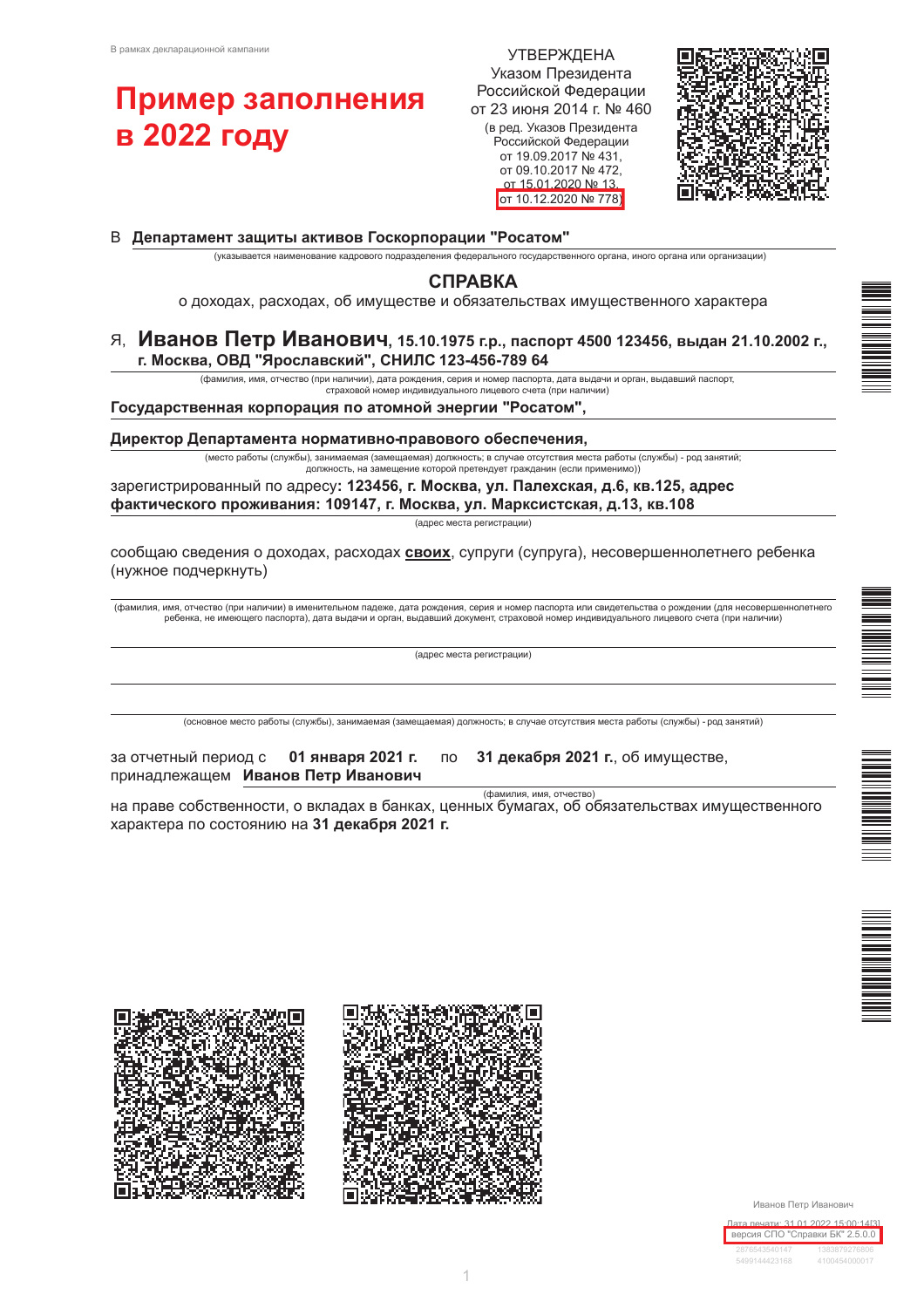







# Раздел 1. Сведения о доходах<sup>1</sup>

| N <sub>2</sub><br>n/n | Вид дохода                                                                                                                                                                   | Величина дохода (руб.) <sup>2</sup> |
|-----------------------|------------------------------------------------------------------------------------------------------------------------------------------------------------------------------|-------------------------------------|
| 1                     | 2                                                                                                                                                                            | 3                                   |
| 1                     | Доход по основному месту работы                                                                                                                                              | 5795142,81                          |
| $\overline{2}$        | Доход от педагогической и научной деятельности                                                                                                                               | 49 751,12                           |
| 3                     | Доход от иной творческой деятельности                                                                                                                                        | 0,00                                |
| 4                     | Доход от вкладов в банках и иных кредитных организациях                                                                                                                      | 1852,27                             |
| 5                     | Доход от ценных бумаг и долей участия в коммерческих<br>организациях                                                                                                         | 65 040,00                           |
| 6                     | Иные доходы (указать вид дохода): 3                                                                                                                                          |                                     |
|                       | 1) Доход, полученный от продажи квартиры, 129347, г. Москва, ул.<br>Ротерта, д.4, корп.2, кв.84, Собственность: Общая совместная,<br>42,0 кв.м                               | 6 900 000,00                        |
|                       | 2) Доход, полученный в порядке дарения, Договор дарения<br>денежных средств от 16.12.2021 (Иванов Иван Максимович (отец)<br>15.02.1954 г.)                                   | 500 000,00                          |
|                       | 3) Доход от продажи транспортного средства (КИА РИО, 2012 г.) по<br>договору "Трейд-ин"                                                                                      | 200 000,00                          |
|                       | 4) Доход, полученный в порядке наследования, Свидетельство о<br>праве на наследство от 05.07.2021, бланк 77 А А 3256981 (Иванов<br>Максим Демидович (дедушка) 15.11.1931 г.) | 600 000,00                          |
|                       | 5) Социальное пособие на погребение                                                                                                                                          | 5 5 6 2, 25                         |



Продолжение на следующей странице

Дата печати: 31.01.2022 15:00:14[3]<br>версия СПО "Справки БК" 2.5.0.0

<sup>1</sup> Указываются доходы (включая пенсии, пособия, иные выплаты) за отчетный период.

и с доход, полученный в иностранной валюте, указывается в рублях по именный в иностранной валюте, указывается в рублях по курсу Банка России на дату полученняй дохода. Доход, полученный в цифровой валюте, стоимость которо валюте, стоимость котором определяется в иностранной валюты, указывается в рублях путем пересчета стоимости полученной цифровой валюты, выраженной в<br>иностранной валюте, в рубли по курсу Банка России, установленному на дат получения дохода.

<sup>&</sup>lt;sup>3</sup>В случае указания дохода от продажи цифрового финансового актива, и случае у маслили докада от продали телевизорования, детель составили доказываются дата отчуждения,<br>сведения об операторе информационной системы (инвестиционной платформы) и вид цифровой валюты.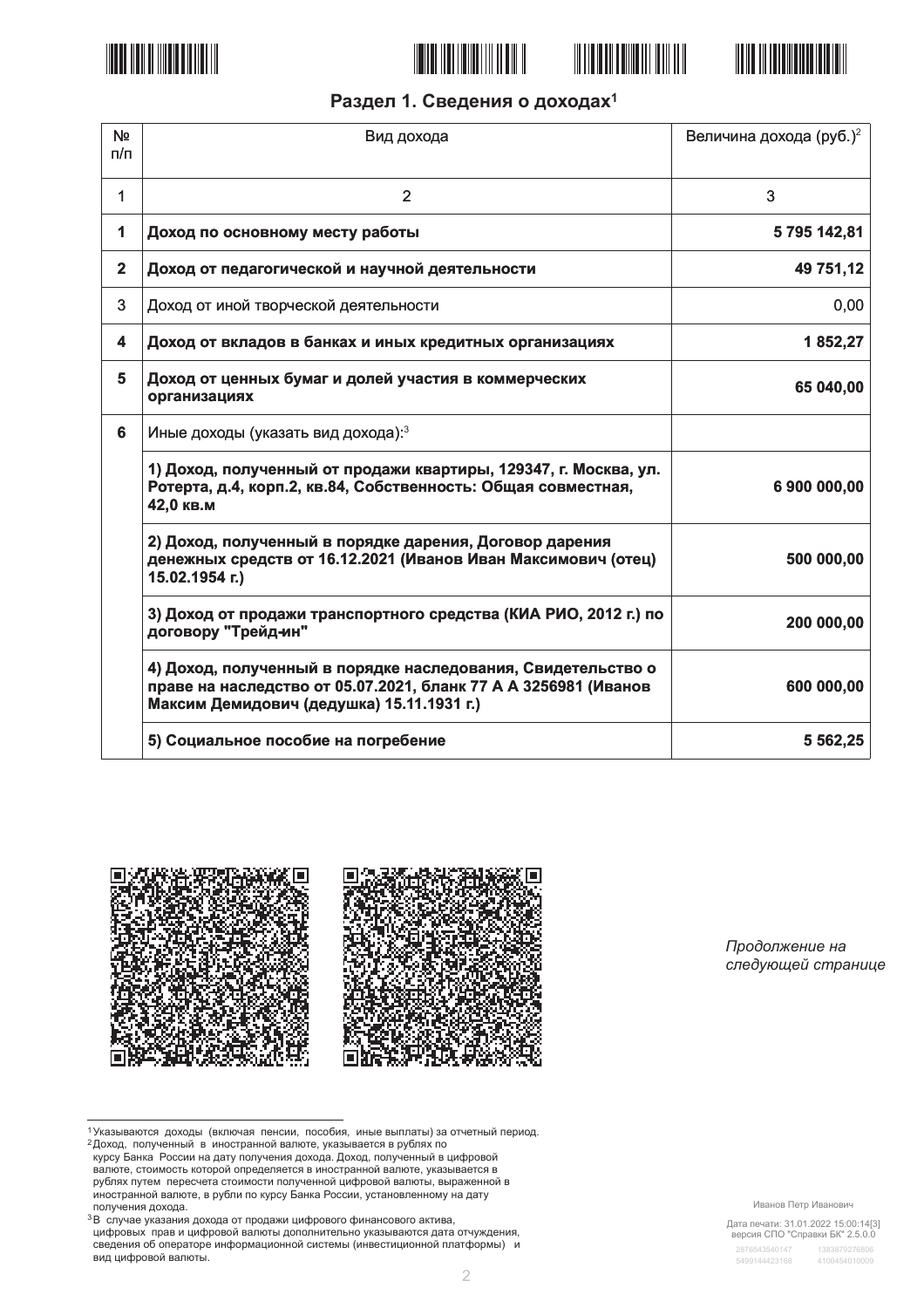







# Раздел 1. Сведения о доходах (продолжение)<sup>1</sup>

| N <sub>2</sub><br>п/п | Вид дохода                                                                                                                                                                                                             | Величина дохода (руб.) <sup>2</sup> |
|-----------------------|------------------------------------------------------------------------------------------------------------------------------------------------------------------------------------------------------------------------|-------------------------------------|
|                       | 2                                                                                                                                                                                                                      | 3                                   |
| 6                     | Иные доходы (указать вид дохода): 3                                                                                                                                                                                    |                                     |
|                       | 6) Денежная выплата, полученная при награждении почетной<br>грамотой Президента Российской Федерации (не включена в<br>справку по форме 2-НДФЛ, полученную по основному месту<br>работы)                               | 62 640,00                           |
|                       | 7) Выплата денежной суммы выгодоприобретателю,<br>осуществленная на основании договора страхования жизни на<br>случай смерти от 06.03.2014 № СЖ-0133/2014 (застрахованное<br>лицо - Иванов Максим Демидович (дедушка)) | 1 500 000,00                        |
|                       | Итого доход за отчетный период                                                                                                                                                                                         | 15 679 988,45                       |



1 Указываются доходы (включая пенсии, пособия, иные выплаты) за отчетный период.

- и сложавые со применя в иностранной валюте, иссоеди, и пострание с со примененый в доход, полученный в иностранной валюте, указывается в рублях по<br>курсу Банка России на дату получения дохода. Доход, полученный в цифровой<br> валюте, стоимость котором определяется в иностранной валюты, указывается в рублях путем пересчета стоимости полученной цифровой валюты, выраженной в<br>иностранной валюте, в рубли по курсу Банка России, установленному на дат получения дохода.
- <sup>3</sup>В случае указания дохода от продажи цифрового финансового актива, и случае у маслили докада от продали телевизорования, детель составили доказываются дата отчуждения,<br>сведения об операторе информационной системы (инвестиционной платформы) и вид цифровой валюты.

Иванов Петр Иванович

Дата печати: 31.01.2022 15:00:14[3]<br>версия СПО "Справки БК" 2.5.0.0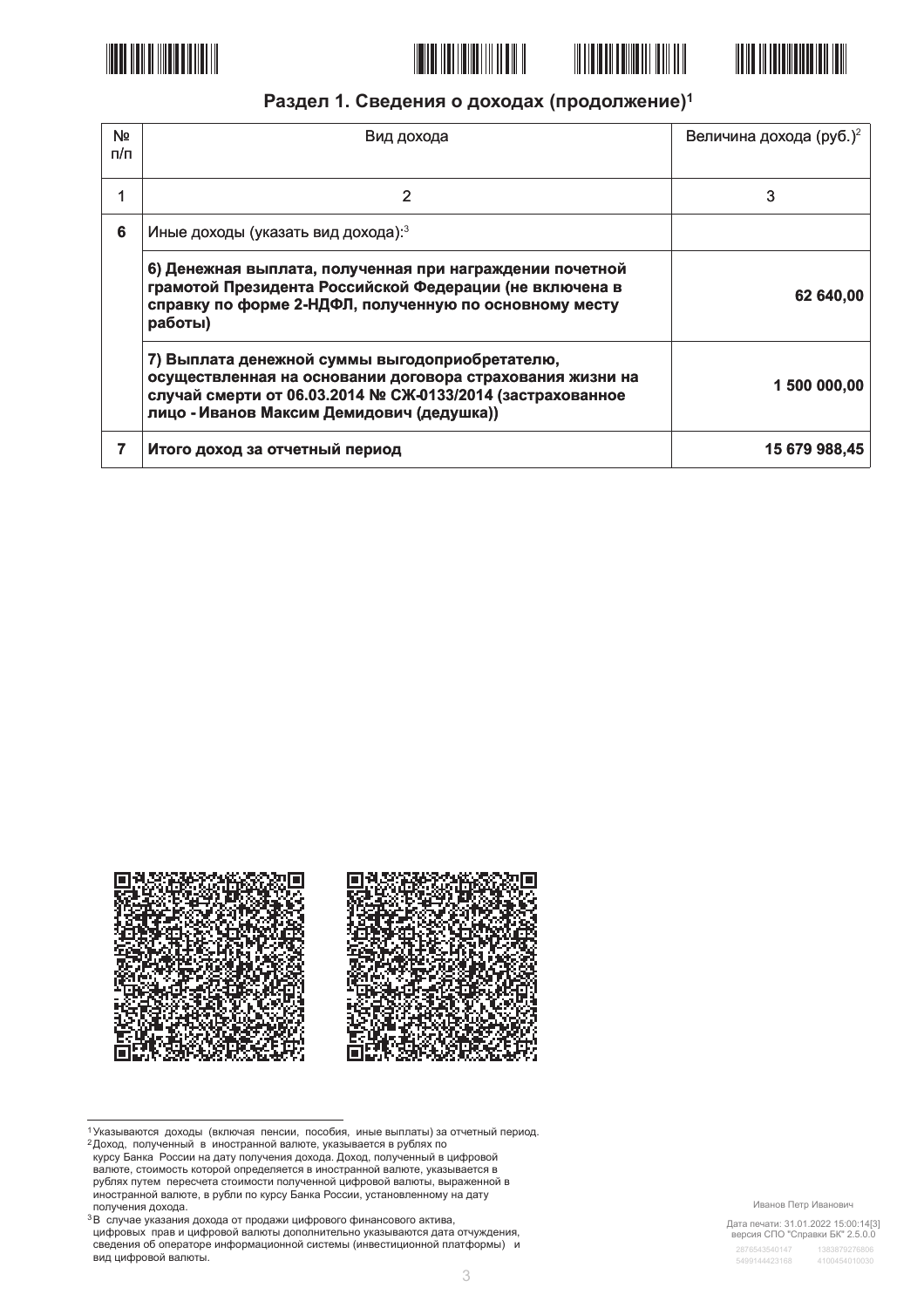







# Раздел 2. Сведения о расходах<sup>1</sup>

| N <sub>2</sub><br>$\Pi/\Pi$ | Вид<br>приобретенного<br>имущества                                       | Сумма сделки<br>(py6.) | Источник получения<br>средств, за счет которых<br>приобретено имущество                                                                                                                                                                                                                                                                                                                                                                                                                                                                                                                                                                                                                              | Основание приобретения <sup>2</sup>                                                                                                                                                         |
|-----------------------------|--------------------------------------------------------------------------|------------------------|------------------------------------------------------------------------------------------------------------------------------------------------------------------------------------------------------------------------------------------------------------------------------------------------------------------------------------------------------------------------------------------------------------------------------------------------------------------------------------------------------------------------------------------------------------------------------------------------------------------------------------------------------------------------------------------------------|---------------------------------------------------------------------------------------------------------------------------------------------------------------------------------------------|
| $\mathbf{1}$                | $\overline{2}$                                                           | 3                      | $\overline{4}$                                                                                                                                                                                                                                                                                                                                                                                                                                                                                                                                                                                                                                                                                       | 5                                                                                                                                                                                           |
| 1                           | Земельные участки:                                                       |                        |                                                                                                                                                                                                                                                                                                                                                                                                                                                                                                                                                                                                                                                                                                      |                                                                                                                                                                                             |
| $\overline{2}$              | Иное недвижимое<br>имущество:                                            |                        |                                                                                                                                                                                                                                                                                                                                                                                                                                                                                                                                                                                                                                                                                                      |                                                                                                                                                                                             |
|                             | 1) Квартира<br>(109147, г. Москва,<br>ул. Марксистская,<br>д.13, кв.108) | 14 950 000,00          | Доход, полученный от<br>продажи квартиры, г.<br>Москва, ул. Ротерта, д.4,<br>корп.2, кв.84,<br>Собственность: Общая<br>совместная, 42,0 кв.м (6<br>900 000,00 руб.), Доход,<br>полученный от продажи<br>квартиры, г. Москва, ул.<br>Ротерта, д.4, корп.2,<br>кв.84, (доход супруги),<br>Собственность: Общая<br>совместная, 42,0 кв.м (3<br>450 000,00 руб.), Доход,<br>полученный в порядке<br>дарения (Иванов И.М.<br>(отец) 15.02.1954 г.)<br>(500 000,00 руб.), Доход,<br>полученный в порядке<br>наследования (Иванов<br>М.Д. (дедушка) 15.11.1931<br>г.) (600 000,00 руб.),<br>Ипотечный кредит, ПАО<br>"Банк "ФК Открытие",<br>Кредитор, № 125-КД от<br>15.01.2021, () (3 500 000,00<br>руб.) | Регистрационный номер<br>записи в ЕГРН<br>77:05:0002828-77/112/2021-8<br>59 от 20.01.2021, договор<br>купли-продажи квартиры с<br>использованием<br>кредитных средств № 13 от<br>15.01.2021 |



Продолжение на следующей странице

1 Сведения о расходах представляются в случаях, установленных статьей 3 Федерального закона от 3 декабря 2012 г. № 230-ФЗ "О контроле за соответствием расходов лиц, замещающих государственные должности, и иных лиц их доходам". Если правовые основания для представления указанных сведений отсутствуют, данный раздел не

в отношении цифровых финансовых активов в качестве основания приобретения указываются реквизиты записи о цифровых финансовых активах в информационной системе, в которой осуществляется выпуск цифровых финансовых

о дикретели финансовых активом отношения и положительной системы.<br>В отношении цифровой валюты в качестве основания приобретения указываются идентификационный номер и дата и отношении сделок по применять на поставлении при ее наличии по применимому праву.<br>В отношении сделок по приобретению цифровых финансовых активов и цифровой валюты к справке прилагаются

документы (при их наличии), подтверждающие сумму сделки и (или) содержащие информацию о второй стороне сделки.

Дата печати: 31.01.2022 15:00:14[3]<br>версия СПО "Справки БК" 2.5.0.0

доплняется.<br>Заполняется.<br><sup>2</sup>Указываются наименование и реквизиты документа, являющегося законным основанием для возникновения права<br>собственности. Копия документа прилагается к настоящей справке.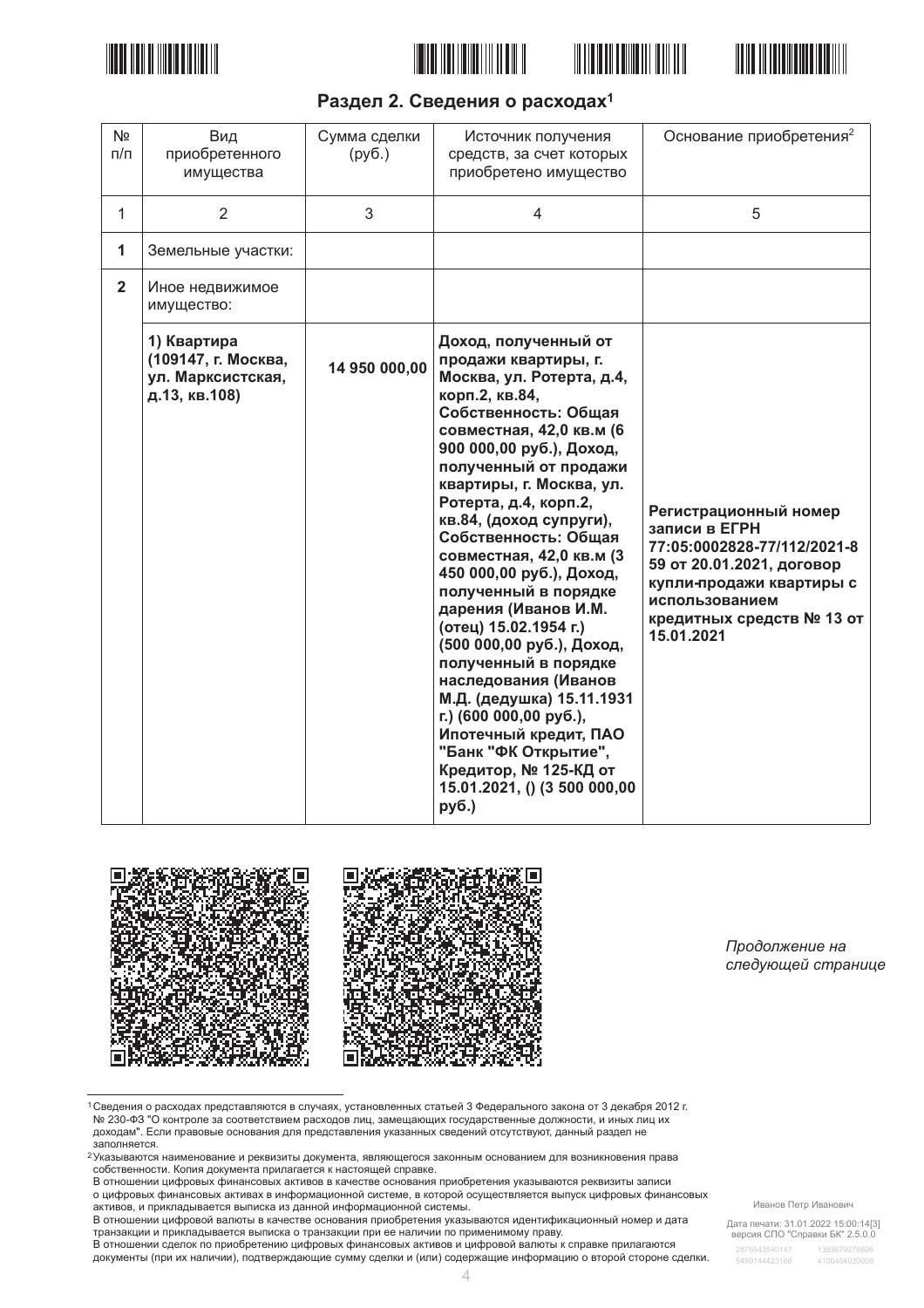







# Раздел 2. Сведения о расходах (продолжение)<sup>1</sup>

| N <sub>2</sub><br>$\pi/\pi$ | Вид<br>приобретенного<br>имущества                                                                                       | Сумма сделки<br>(py6.) | Источник получения<br>средств, за счет которых<br>приобретено имущество                                                                                                                                                                                                                                                                                                                                                                    | Основание приобретения <sup>2</sup>          |
|-----------------------------|--------------------------------------------------------------------------------------------------------------------------|------------------------|--------------------------------------------------------------------------------------------------------------------------------------------------------------------------------------------------------------------------------------------------------------------------------------------------------------------------------------------------------------------------------------------------------------------------------------------|----------------------------------------------|
| 1                           | $\overline{2}$                                                                                                           | 3                      | $\overline{4}$                                                                                                                                                                                                                                                                                                                                                                                                                             | 5                                            |
| 3                           | Транспортные<br>средства:                                                                                                |                        |                                                                                                                                                                                                                                                                                                                                                                                                                                            |                                              |
|                             | 1) Легковой<br>автомобиль:<br><b>ТОЙОТА РАВ 4,</b><br>2020 г., Место<br>регистрации:<br><b>МОТОТРЭР ГИБДД</b><br>УВД ЦАО | 2 500 000,00           | Выплата денежной<br><b>СУММЫ</b><br>выгодоприобретателю,<br>осуществленная на<br>основании договора<br>страхования жизни на<br>случай смерти от<br>06.03.2014 No<br>CЖ-0133/2014<br>(застрахованное лицо -<br>Иванов Максим<br>Демидович (дедушка)) (1<br>500 000,00 руб.), Заем,<br>Иванова Анастасия<br>Ивановна (сестра)<br>02.03.1977 г.р., Кредитор,<br>б/н от 01.02.2021, (),<br>Беспроцентный заем на<br>3 года (1 000 000,00 руб.) | Договор купли-продажи №<br>б/н от 01.02.2021 |



Продолжение на следующей странице

1 Сведения о расходах представляются в случаях, установленных статьей 3 Федерального закона от 3 декабря 2012 г. № 230-ФЗ "О контроле за соответствием расходов лиц, замещающих государственные должности, и иных лиц их доходам". Если правовые основания для представления указанных сведений отсутствуют, данный раздел не

доплняется.<br>Заполняется.<br><sup>2</sup>Указываются наименование и реквизиты документа, являющегося законным основанием для возникновения права<br>собственности. Копия документа прилагается к настоящей справке.

в отношении цифровых финансовых активов в качестве основания приобретения указываются реквизиты записи о цифровых финансовых активах в информационной системе, в которой осуществляется выпуск цифровых финансовых о дикретели финансовых активах в инфермационной системы.<br>В отношении цифровой валюты в качестве основания приобретения указываются идентификационный номер и дата

и отношении сделок по применять на поставлении при ее наличии по применимому праву.<br>В отношении сделок по приобретению цифровых финансовых активов и цифровой валюты к справке прилагаются

документы (при их наличии), подтверждающие сумму сделки и (или) содержащие информацию о второй стороне сделки.

Дата печати: 31.01.2022 15:00:14[3]<br>версия СПО "Справки БК" 2.5.0.0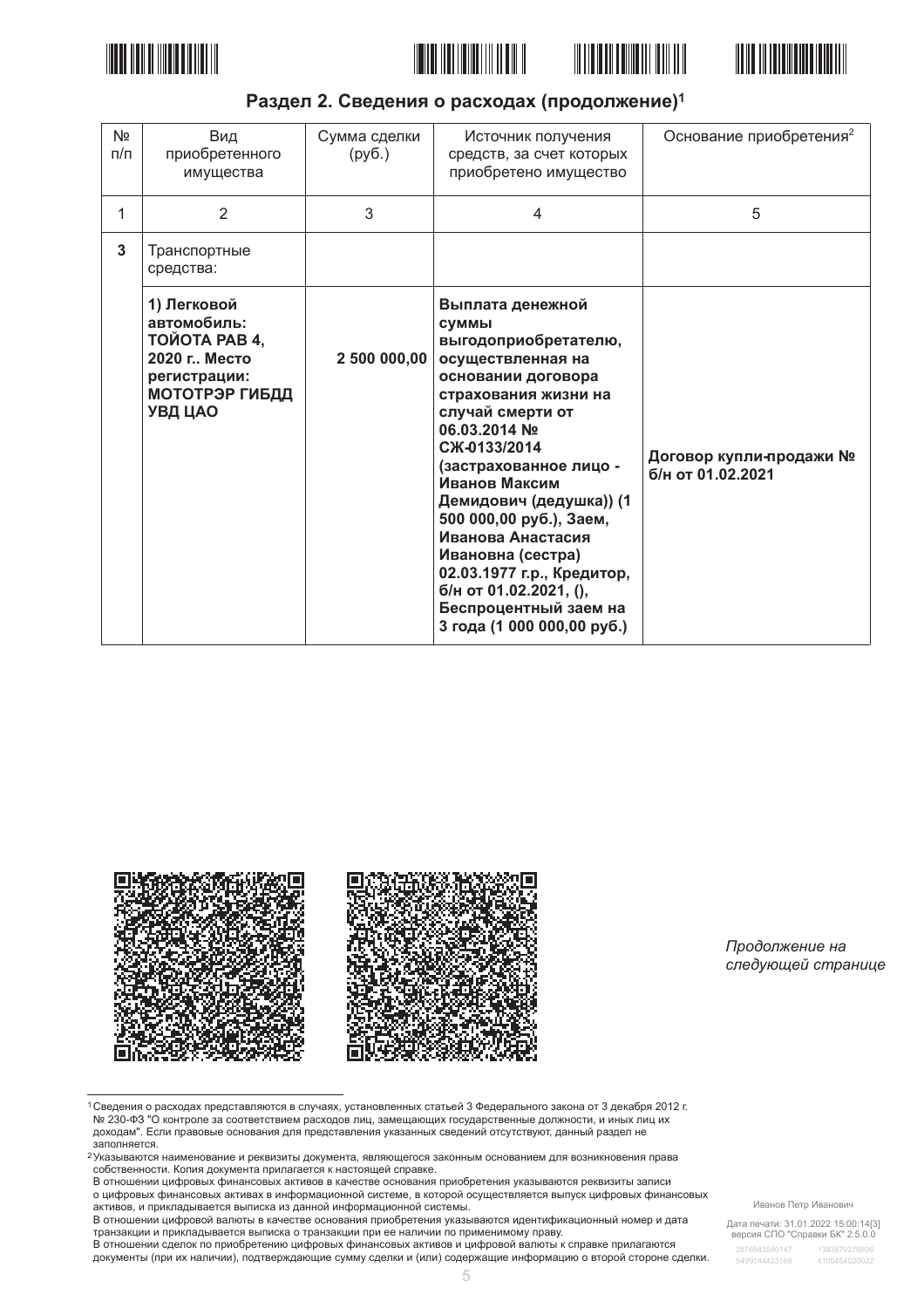







# Раздел 2. Сведения о расходах (продолжение)<sup>1</sup>

| Nº<br>п/п               | Вид<br>приобретенного<br>имущества                                                                                                                                     | Сумма сделки<br>(py6.) | Источник получения<br>средств, за счет которых<br>приобретено имущество                                          | Основание приобретения <sup>2</sup> |
|-------------------------|------------------------------------------------------------------------------------------------------------------------------------------------------------------------|------------------------|------------------------------------------------------------------------------------------------------------------|-------------------------------------|
| 1                       | 2                                                                                                                                                                      | 3                      | 4                                                                                                                | 5                                   |
| $\overline{\mathbf{4}}$ | Ценные бумаги:                                                                                                                                                         |                        |                                                                                                                  |                                     |
|                         | 1) Вид ценной<br>бумаги:<br>Сберегательный<br>сертификат (ПАО<br>"Сбербанк<br>России")<br>Номинальная<br>величина<br>обязательства:<br>100 000,00руб.<br>Количество: 2 | 200 000,00             | Доход от продажи<br>транспортного средства<br>(КИА РИО, 2012 г.) по<br>договору "Трейд-<br>ин" (200 000,00 руб.) | Договор б/н от 18.05.2021           |
| 5                       | Цифровые<br>финансовые активы:                                                                                                                                         |                        |                                                                                                                  |                                     |
| 6                       | Цифровая валюта:                                                                                                                                                       |                        |                                                                                                                  |                                     |



1 Сведения о расходах представляются в случаях, установленных статьей 3 Федерального закона от 3 декабря 2012 г. № 230-ФЗ "О контроле за соответствием расходов лиц, замещающих государственные должности, и иных лиц их доходам". Если правовые основания для представления указанных сведений отсутствуют, данный раздел не

доплняется.<br>Заполняется.<br><sup>2</sup>Указываются наименование и реквизиты документа, являющегося законным основанием для возникновения права<br>собственности. Копия документа прилагается к настоящей справке.

в отношении цифровых финансовых активов в качестве основания приобретения указываются реквизиты записи о цифровых финансовых активах в информационной системе, в которой осуществляется выпуск цифровых финансовых о дикретели финансовых активах в инфермационной системы.<br>В отношении цифровой валюты в качестве основания приобретения указываются идентификационный номер и дата

и отношении сделок по применять на поставлении при ее наличии по применимому праву.<br>В отношении сделок по приобретению цифровых финансовых активов и цифровой валюты к справке прилагаются

документы (при их наличии), подтверждающие сумму сделки и (или) содержащие информацию о второй стороне сделки.

Иванов Петр Иванович

Дата печати: 31.01.2022 15:00:14[3]<br>версия СПО "Справки БК" 2.5.0.0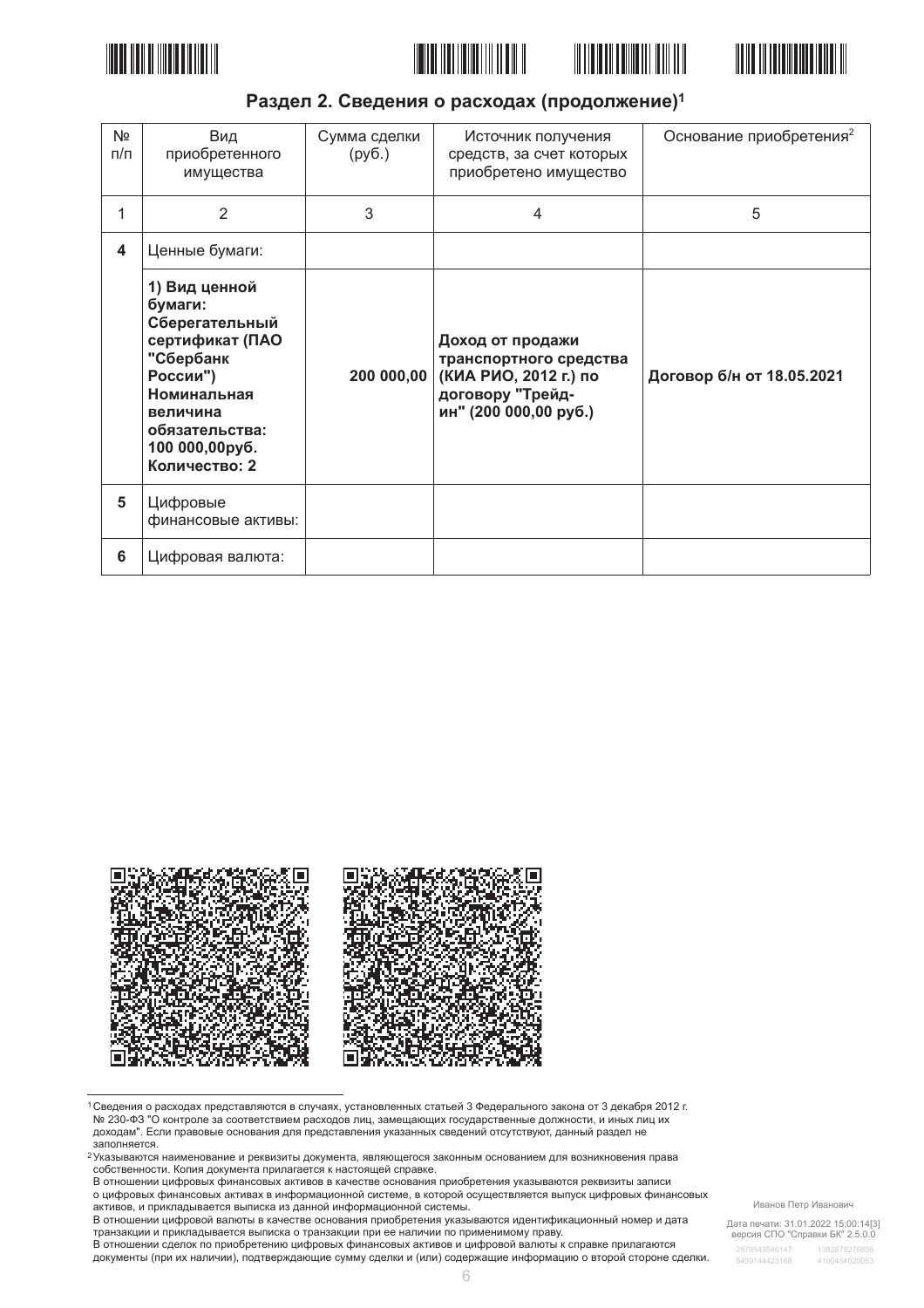





# Раздел 3. Сведения об имуществе 3.1. Недвижимое имущество

| N <sub>2</sub><br>$\Box/\Box$ | Вид и<br>наименование<br>имущества                                                                                                     | Вид<br>собственности <sup>1</sup> | Местонахождение<br>(Адрес)                                                                                                            | Площадь<br>(KB.M) | Основание<br>приобретения и<br>источник средств <sup>2</sup>                                                                                                                                                     |
|-------------------------------|----------------------------------------------------------------------------------------------------------------------------------------|-----------------------------------|---------------------------------------------------------------------------------------------------------------------------------------|-------------------|------------------------------------------------------------------------------------------------------------------------------------------------------------------------------------------------------------------|
| 1                             | 2                                                                                                                                      | 3                                 | $\overline{4}$                                                                                                                        | 5                 | 6                                                                                                                                                                                                                |
| 1                             | Земельные<br>участки: 3                                                                                                                |                                   |                                                                                                                                       |                   |                                                                                                                                                                                                                  |
|                               | 1) Находящиеся в<br>составе дачных,<br>садоводческих и<br>огороднических<br>объединений<br>(кадастровый<br>номер<br>50:08:0050303:305) | Общая долевая<br>(1/2)            | 143513,<br>Московская<br>область,<br><b>Истринский</b><br>район, д.<br>Рождествено, ДНТ<br>"Строитель", уч.<br><b>N</b> <sup>20</sup> | 1200,0            | Свидетельство о<br>государственной<br>регистрации права<br>50 АА 789456 от<br>15.05.2010 (запись в<br><b>ELPU</b><br>50-50-07/112-2010-859<br>от 15.05.2010),<br>договор купли-<br>продажи № 11 от<br>30.04.2010 |
| $\overline{2}$                | Жилые дома, дачи:                                                                                                                      |                                   |                                                                                                                                       |                   |                                                                                                                                                                                                                  |
|                               | 1) Жилой дом с<br>участком                                                                                                             | Индивидуальная                    | Испания, г. Салоу,<br>Аллея Хайме,<br>И'ель<br>Конкистодор, д. 4                                                                      | 50,0              | Договор купли-<br>продажи № 12 от<br>15.07.2017, апостиль<br>от 18.07.2017,<br>источник средств:<br>накопления за<br>предыдущие годы (4<br>500 000,00 py6.)                                                      |



Продолжение на следующей странице

1 Указывается вид собственности (индивидуальная, долевая, общая); для совместной собственности указываются иные лица (Ф.И.О. или наименование), в собственности которых находится имущество; для долевой собственности<br>указывается доля лица, сведения об имуществе которого представляются.

уменности при политиности и составляет с составляет с представительного составляет с при принимательно составл<br>Указываются наименование и реквизиты документа, являющегося законным основанием для возникновения права собственности, а также в случаях, предусмотренных частью 1 статьи 4 Федерального закона от 7 мая 2013 г. № 79-ФЗ "О запрете отдельным категориям лиц открывать и иметь счета (вклады), хранить наличные денежные средства и ценности в иностранных банках, расположенных за пределами территории Российской Федерации, владеть и (или) пользоваться иностранными финансовыми инструментами", источник получения средств, за счет которых приобретено имущество.<br>3 Указывается вид земельного участка (пая, доли): под индивидуальное жилищное строительство, дачный, садовый,

приусадебный, огородный и другие.

Иванов Петр Иванович

Дата печати: 31.01.2022 15:00:14[3]<br>версия СПО "Справки БК" 2.5.0.0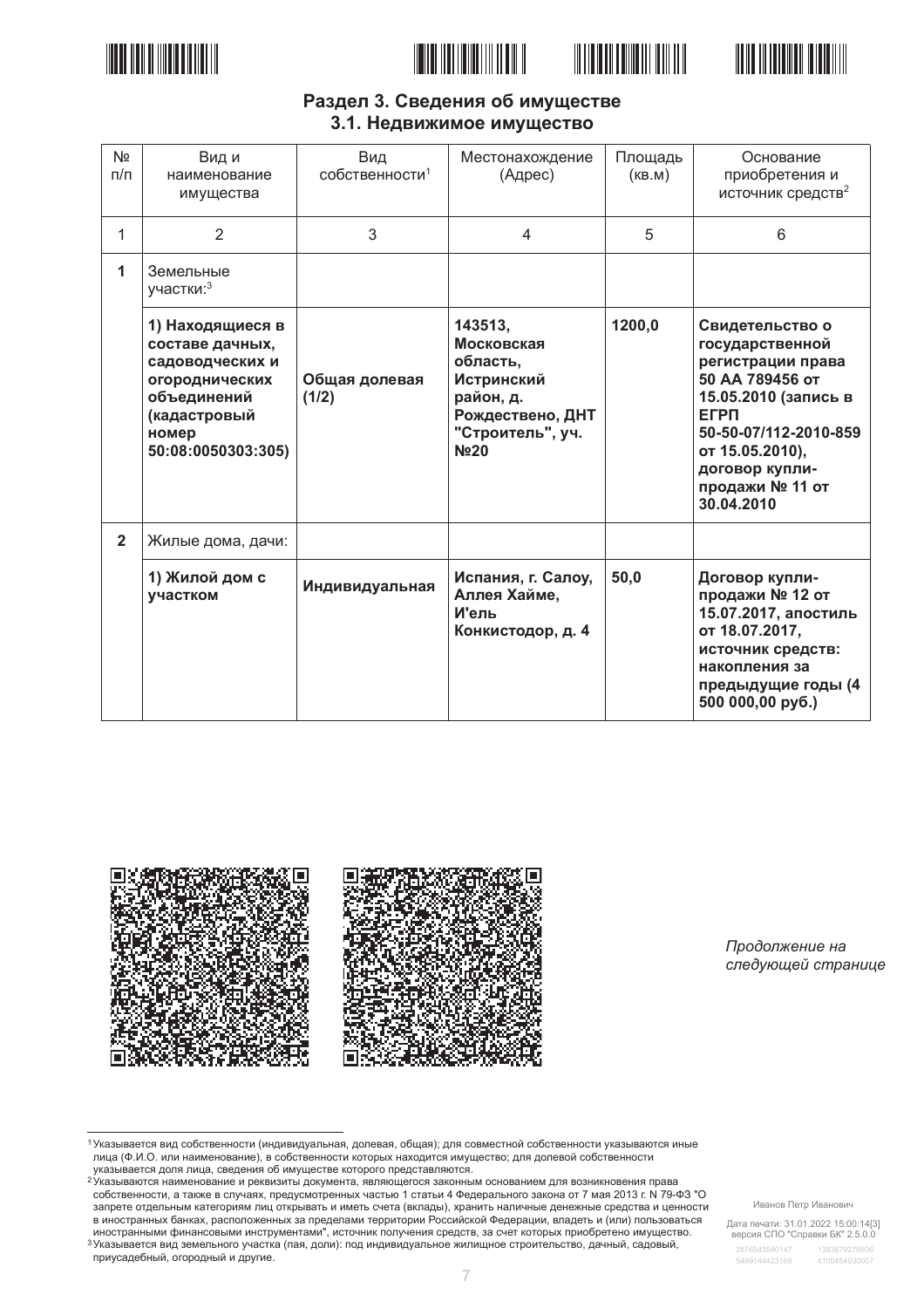







| 3.1. Недвижимое имущество (продолжение) |  |  |
|-----------------------------------------|--|--|
|-----------------------------------------|--|--|

| N <sub>2</sub><br>$\pi/\pi$ | Вид и<br>наименование<br>имущества                     | Вид<br>собственности <sup>1</sup>                                                       | Местонахождение<br>(Адрес)                                                                                                 | Площадь<br>(KB.M) | Основание<br>приобретения и<br>источник средств <sup>2</sup>                                                                                                                                                                              |
|-----------------------------|--------------------------------------------------------|-----------------------------------------------------------------------------------------|----------------------------------------------------------------------------------------------------------------------------|-------------------|-------------------------------------------------------------------------------------------------------------------------------------------------------------------------------------------------------------------------------------------|
| 1                           | $\overline{2}$                                         | 3                                                                                       | $\overline{4}$                                                                                                             | 5                 | 6                                                                                                                                                                                                                                         |
| $\overline{2}$              | Жилые дома, дачи:                                      |                                                                                         |                                                                                                                            |                   |                                                                                                                                                                                                                                           |
|                             | 2) Дача<br>(кадастровый<br>номер<br>50:08:0050303:306) | Общая<br>совместная<br>(Иванова<br>Маргарита<br>Юрьевна<br>(супруга),<br>11.09.1978 г.) | 143513,<br>Московская<br>область,<br><b>Истринский</b><br>район, д.<br>Рождествено, ДНТ<br>"Строитель", уч.<br><b>No20</b> | 80,0              | Свидетельство о<br>государственной<br>регистрации права<br>50 BB 456789 OT<br>19.10.2012 (запись в<br><b>EFPN</b><br>50-50-01/112/2012-888<br>от 19.10.2012),<br>возведение жилого<br>дома на земельном<br>участке                        |
| $\mathbf{3}$                | Квартиры:                                              |                                                                                         |                                                                                                                            |                   |                                                                                                                                                                                                                                           |
|                             | 1) Квартира                                            | Общая<br>совместная<br>(Иванова<br>Маргарита<br>Юрьевна<br>(супруга),<br>11.09.1978 г.) | 109147, г. Москва,<br>ул. Марксистская,<br>д.13, кв.108                                                                    | 78,0              | Регистрационный<br>номер записи в ЕГРН<br>77:05:0002828-77/112/<br>2021-859 от<br>20.01.2021, договор<br>купли-продажи<br>квартиры с<br>использованием<br>кредитных средств<br>№ 13 от 15.01.2021<br>(кадастровый номер<br>77:05:0002828) |



Продолжение на следующей странице

собственности, а также в случаях, предусмотренных частью 1 статьи 4 Федерального закона от 7 мая 2013 г. № 79-ФЗ "О запрете отдельным категориям лиц открывать и иметь счета (вклады), хранить наличные денежные средства и ценности<br>в иностранных банках, расположенных за пределами территории Российской Федерации, владеть и (или) пользовать иностранными финансовыми инструментами", источник получения средств, за счет которых приобретено имущество.

Дата печати: 31.01.2022 15:00:14[3]<br>версия СПО "Справки БК" 2.5.0.0

<sup>&</sup>lt;sup>1</sup> Указывается вид собственности (индивидуальная, долевая, общая); для совместной собственности указываются иные лица (Ф.И.О. или наименование), в собственности которых находится имущество; для долевой собственности лица (Ф.И.О. или наименование), в собственности которых находится имущество; для долевой собственности има, телеси доля лица, сведения об имуществе которого представляются.<br>Указывается доля лица, сведения об имуществе которого представляются.<br><sup>2</sup>Указываются наименование и реквизиты документа, являющегося законным основание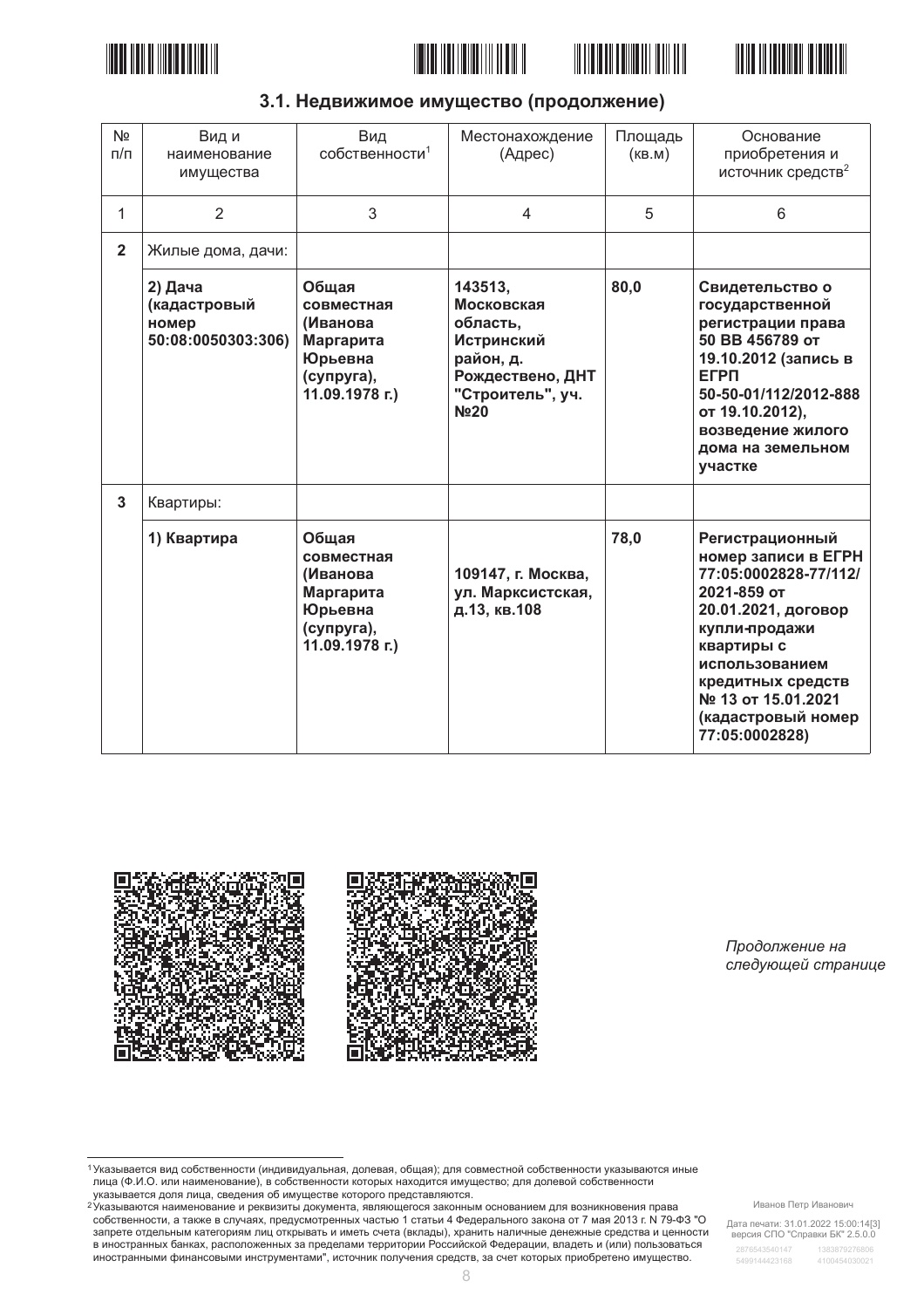







| Nº<br>$\pi/\pi$<br>1    | Вид и<br>наименование<br>имущества<br>$\overline{2}$                | Вид<br>собственности <sup>1</sup><br>3 | Местонахождение<br>(Адрес)<br>4                                 | Площадь<br>(KB.M)<br>5 | Основание<br>приобретения и<br>источник средств <sup>2</sup><br>6                                                                                                                                               |
|-------------------------|---------------------------------------------------------------------|----------------------------------------|-----------------------------------------------------------------|------------------------|-----------------------------------------------------------------------------------------------------------------------------------------------------------------------------------------------------------------|
|                         |                                                                     |                                        |                                                                 |                        |                                                                                                                                                                                                                 |
| $\overline{\mathbf{4}}$ | Гаражи:                                                             |                                        |                                                                 |                        |                                                                                                                                                                                                                 |
|                         | 1) Гараж<br>(кадастровый<br>номер<br>77:01:0002323:102<br>3)        | Индивидуальная                         | 109383, г. Москва,<br>Проектируемый<br>5112-й проезд, вл.<br>14 | 18,0                   | Свидетельство о<br>государственной<br>регистрации права<br>77 АА 789456 от<br>11.12.2008 (запись в<br><b>EFPN</b><br>77-77-01/119/2008-777<br>от 11.12.2008),<br>договор купли-<br>продажи б/н от<br>01.12.2008 |
|                         | 2) Машиноместо<br>(кадастровый<br>номер<br>77:01:0004567:345<br>14) | Индивидуальная                         | 123478, г. Москва,<br>ул. Матвеевская,<br>д.5, стр.1            | 14,0                   | Свидетельство о<br>государственной<br>регистрации права<br>77 КК 156888 от<br>12.12.2014 (запись в<br><b>EFPN</b><br>77-77-08/111/2014-119<br>от 12.12.2014),<br>договор дарения<br>№13-ДАР от<br>15.11.2014    |

3.1. Недвижимое имущество (продолжение)



Продолжение на следующей странице

<sup>1</sup> Указывается вид собственности (индивидуальная, долевая, общая); для совместной собственности указываются иные лица (Ф.И.О. или наименование), в собственности которых находится имущество; для долевой собственности лица (Ф.И.О. или наименование), в собственности которых находится имущество; для долевой собственности

има, телеси доля лица, сведения об имуществе которого представляются.<br>Указывается доля лица, сведения об имуществе которого представляются.<br><sup>2</sup>Указываются наименование и реквизиты документа, являющегося законным основание собственности, а также в случаях, предусмотренных частью 1 статьи 4 Федерального закона от 7 мая 2013 г. № 79-ФЗ "О запрете отдельным категориям лиц открывать и иметь счета (вклады), хранить наличные денежные средства и ценности в иностранных банках, расположенных за пределами территории Российской Федерации, владеть и (или) пользоваться иностранными финансовыми инструментами", источник получения средств, за счет которых приобретено имущество.

Иванов Петр Иванович

Дата печати: 31.01.2022 15:00:14[3]<br>версия СПО "Справки БК" 2.5.0.0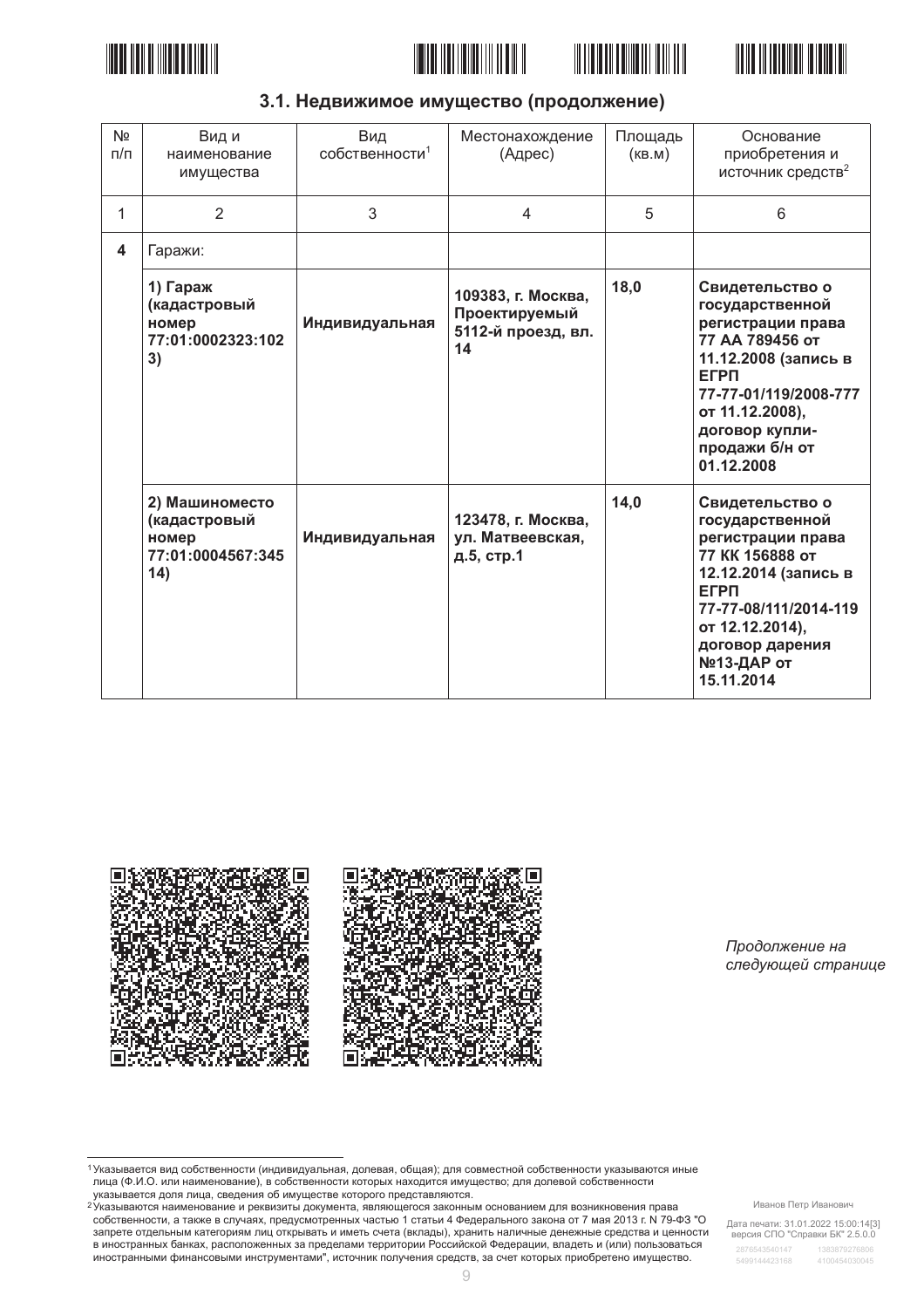







# 3.1. Недвижимое имущество (продолжение)

| N <sub>2</sub><br>$\Pi/\Pi$ | Вид и<br>наименование<br>имущества                                                       | Вид<br>собственности <sup>1</sup> | Местонахождение<br>(Адрес)                           | Площадь<br>(KB.M) | Основание<br>приобретения и<br>источник средств <sup>2</sup>                                                                                 |
|-----------------------------|------------------------------------------------------------------------------------------|-----------------------------------|------------------------------------------------------|-------------------|----------------------------------------------------------------------------------------------------------------------------------------------|
|                             | 2                                                                                        | 3                                 | 4                                                    | 5                 | 6                                                                                                                                            |
| 5                           | Иное недвижимое<br>имущество:                                                            |                                   |                                                      |                   |                                                                                                                                              |
|                             | 1) Нежилое<br>(офисное)<br>помещение<br>(кадастровый<br>номер<br>77:08:0004040:676<br>7) | Индивидуальная                    | 123478, г. Москва,<br>ул. Матвеевская,<br>д.5, стр.6 | 300,0             | Запись в ЕГРП<br>77-77-08/111/2014-118<br>от 23.07.2021,<br>Свидетельство о<br>праве на наследство<br>от 05.07.2021, бланк<br>77 A A 3256985 |



<sup>1</sup> Указывается вид собственности (индивидуальная, долевая, общая); для совместной собственности указываются иные лица (Ф.И.О. или наименование), в собственности которых находится имущество; для долевой собственности лица (Ф.И.О. или наименование), в собственности которых находится имущество; для долевой собственности има, телеси доля лица, сведения об имуществе которого представляются.<br>Указывается доля лица, сведения об имуществе которого представляются.<br><sup>2</sup>Указываются наименование и реквизиты документа, являющегося законным основание

собственности, а также в случаях, предусмотренных частью 1 статьи 4 Федерального закона от 7 мая 2013 г. № 79-ФЗ "О запрете отдельным категориям лиц открывать и иметь счета (вклады), хранить наличные денежные средства и ценности в иностранных банках, расположенных за пределами территории Российской Федерации, владеть и (или) пользоваться иностранными финансовыми инструментами", источник получения средств, за счет которых приобретено имущество.

Иванов Петр Иванович

Дата печати: 31.01.2022 15:00:14[3]<br>версия СПО "Справки БК" 2.5.0.0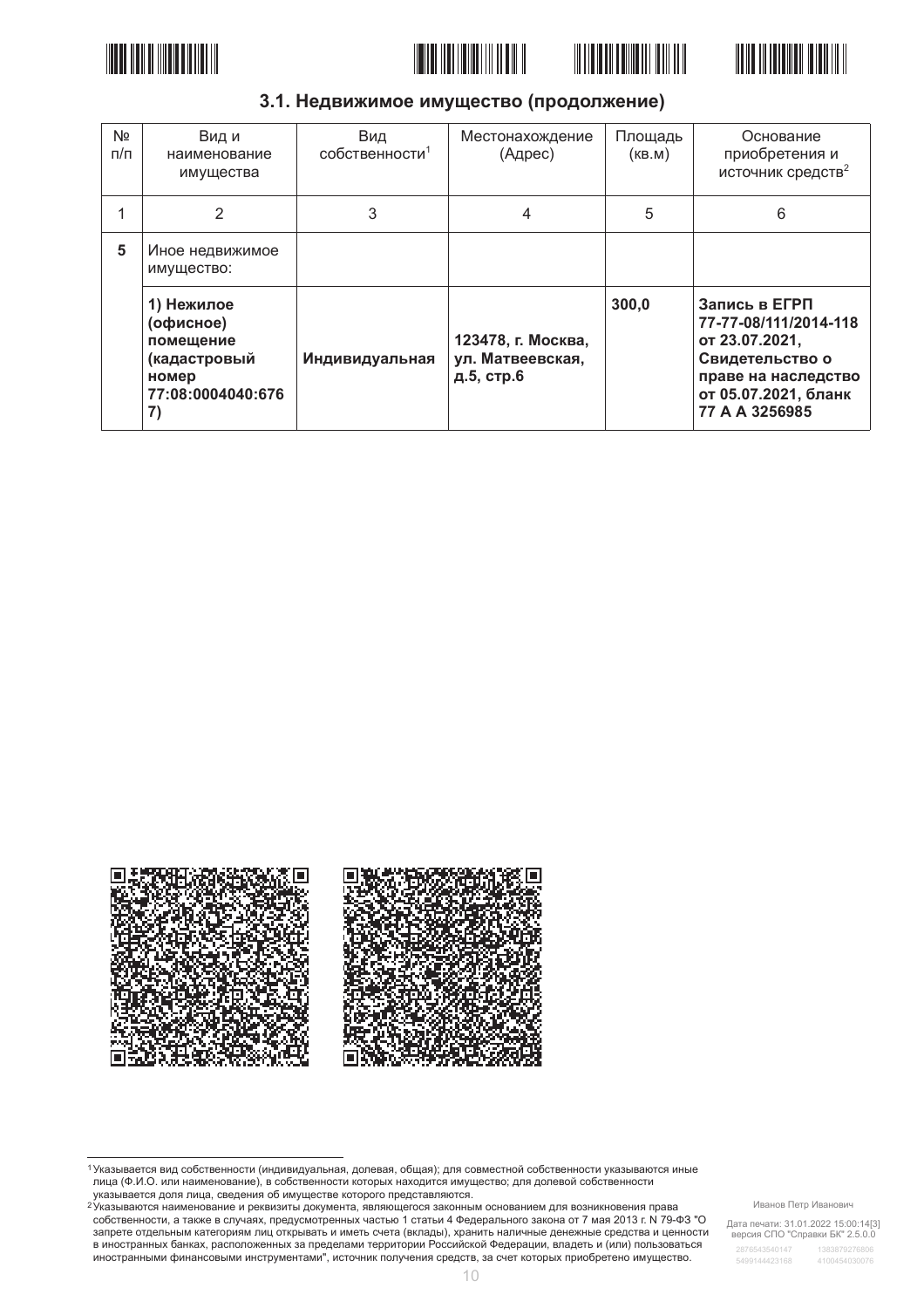







# 3.2. Транспортные средства

| N <sub>2</sub><br>$\Pi/\Pi$ | Вид, марка, модель<br>транспортного средства,<br>год изготовления | Вид собственности <sup>1</sup> | Место регистрации                                                           |
|-----------------------------|-------------------------------------------------------------------|--------------------------------|-----------------------------------------------------------------------------|
| $\mathbf{1}$                | 2                                                                 | 3                              | 4                                                                           |
| 1                           | Автомобили легковые:                                              |                                |                                                                             |
|                             | 1) ВАЗ 21074, 2003 г.                                             | Индивидуальная                 | Снят с регистрационного учета в<br>связи с непригодностью к<br>эксплуатации |
|                             | 2) ТОЙОТА РАВ 4, 2020 г.                                          | Индивидуальная                 | Код подразделения ГИБДД<br>1145519                                          |
| $\overline{2}$              | Автомобили грузовые:                                              |                                |                                                                             |
|                             | 1) Тойота Хилукс, 2010 г.                                         | Индивидуальная                 | Снят с регистрационного учета в<br>связи с угоном                           |
| 3                           | Мототранспортные средства:                                        |                                |                                                                             |
|                             | 1) Мотоцикл ХОНДА СТ 1300,<br>2016 г.                             | Индивидуальная                 | 3 отд. МОТОТРЭР ГИБДД УВД по<br>ЦАО г. Москвы                               |
| 4                           | Сельскохозяйственная<br>техника:                                  |                                |                                                                             |
|                             | Не имею                                                           |                                |                                                                             |
| 5                           | Водный транспорт:                                                 |                                |                                                                             |
|                             | 1) Лодка моторная Мастер<br>600, 2012 г.                          | Индивидуальная                 | ГИМС МЧС России по г. Москве                                                |
| $6\phantom{1}$              | Воздушный транспорт:                                              |                                |                                                                             |
|                             | Не имею                                                           |                                |                                                                             |





Продолжение на следующей странице

Иванов Петр Иванович

Дата печати: 31.01.2022 15:00:14[3]<br>версия СПО "Справки БК" 2.5.0.0

2876543540147 5499144423168 4100454040006

<sup>1</sup> Указывается вид собственности (индивидуальная, общая); для совместной собственности указываются иные лица<br>(Ф.И.О. или наименование), в собственности которых находится имущество; для долевой собственности указывается<br>д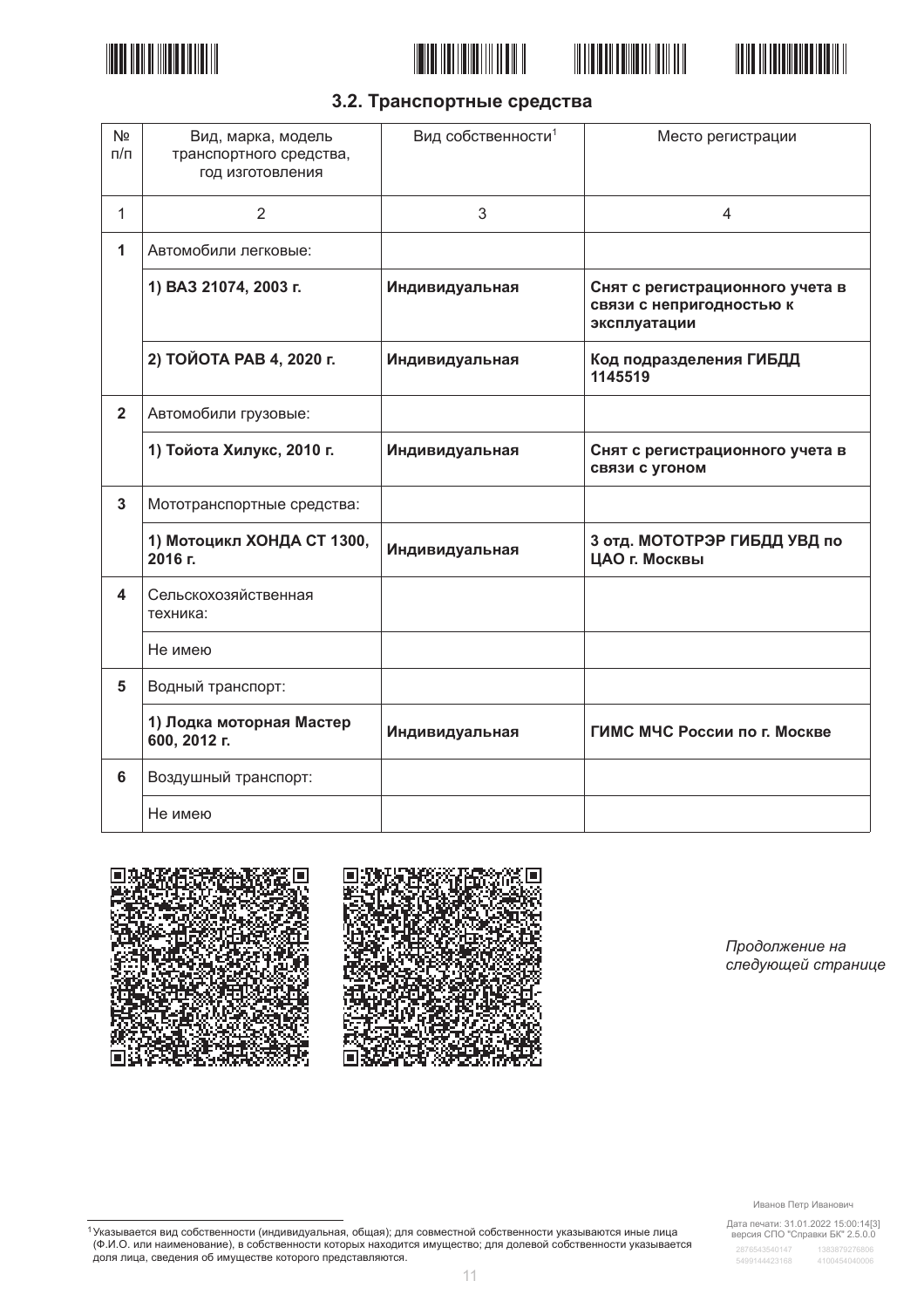







# 3.2. Транспортные средства (продолжение)

| N <sub>2</sub><br>п/п | Вид, марка, модель<br>транспортного средства,<br>год изготовления | Вид собственности <sup>1</sup> | Место регистрации       |
|-----------------------|-------------------------------------------------------------------|--------------------------------|-------------------------|
|                       |                                                                   |                                | 4                       |
|                       | Иные транспортные средства:                                       |                                |                         |
|                       | 1) Снегоход Фазер МТХ-10,<br>2011 F.                              | Индивидуальная                 | Регистрация отсутствует |



Иванов Петр Иванович

Дата печати: 31.01.2022 15:00:14[3]<br>версия СПО "Справки БК" 2.5.0.0

1 Указывается вид собственности (индивидуальная, общая); для совместной собственности указываются иные лица (Ф.И.О. или наименование), в собственности которых находится имущество; для долевой собственности указывается<br>доля лица, сведения об имуществе которого представляются.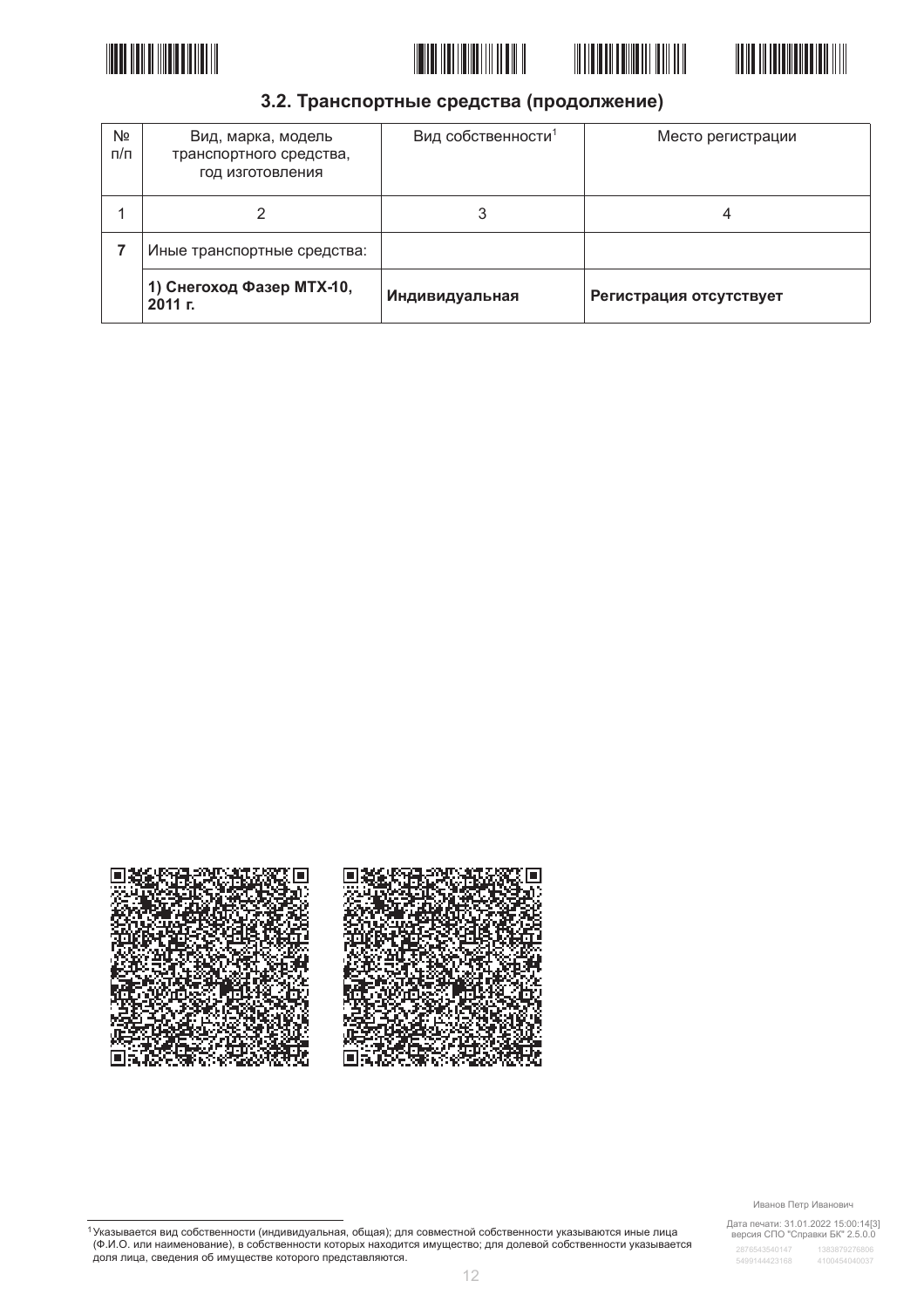





# 3.3. Цифровые финансовые активы, цифровые права, включающие одновременно цифровые финансовые активы и иные цифровые права

| Nº<br>$\pi/\pi$ | Наименование<br>цифрового финансового актива<br>или цифрового права <sup>1</sup> | Дата<br>приобретения | Обшее<br>количество | Сведения об операторе<br>информационной системы,<br>в которой осуществляется<br>выпуск цифровых<br>финансовых активов <sup>2</sup> |
|-----------------|----------------------------------------------------------------------------------|----------------------|---------------------|------------------------------------------------------------------------------------------------------------------------------------|
|                 | 2                                                                                | 3                    | 4                   | 5                                                                                                                                  |
|                 | $81-c$                                                                           | 11.11.2020           | 499                 | StartEngine Capital, LLC, CШA,<br>рег. номер оператора: CIK<br>0001665160                                                          |
| 2               | <b>Blockport</b>                                                                 | 10.12.2020           | 12                  | Tokeny sàrl, Люксембург, рег.<br>номер оператора: B218805                                                                          |



1 Указываются наименования цифрового финансового актива (если его нельзя определить, указываются вид и объем<br>прав, удостоверяемых выпускаемым цифровым финансовым активом) и (или) цифрового права, включающего правления представительности и правительности и правительности и последниками и представить и последниками с с<br>В представительно дифровые финансовые активы и иные цифровые права (если его нельзя определить, указываются ви объем прав, удостоверяемых цифровыми финансовыми активами и иными цифровыми правами с указанием видов иных цифровых прав).

<sup>2</sup> Указываются наименование оператора информационной системы, в которой осуществляется выпуск цифровых финансовых активов, страна его регистрации и его регистрационный номер в соответствии с применимым правом (в отношении российского юридического лица указываются идентификационный номер налогоплательщика и основной государственный регистрационный номер).

Иванов Петр Иванович

Дата печати: 31.01.2022 15:00:14[3]<br>версия СПО "Справки БК" 2.5.0.0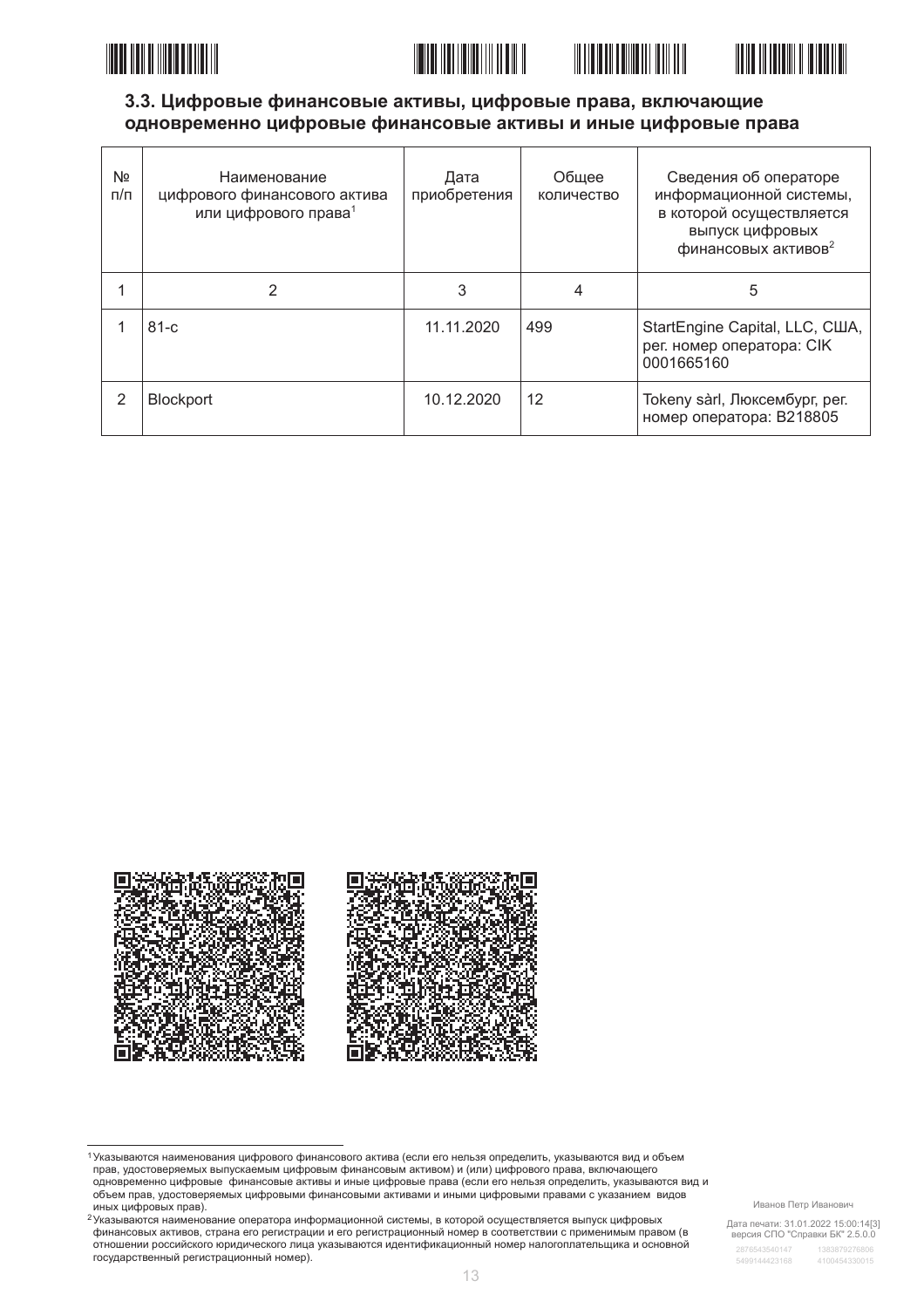







# 3.4. Утилитарные цифровые права

| Nº<br>п/п | Уникальное условное<br>обозначение <sup>1</sup> | Дата<br>приобретения | Объем<br>инвестиций<br>(py6.) | Сведения об операторе<br>инвестиционной платформы <sup>2</sup>    |
|-----------|-------------------------------------------------|----------------------|-------------------------------|-------------------------------------------------------------------|
|           | 2                                               | 3                    | 4                             | 5                                                                 |
|           | Заём № 3041814                                  | 25.08.2020           | 100 000,00                    | ООО «Поток. Диджитал»,<br>ИНН: 9701046627, ОГРН:<br>1167746721735 |
| 2         | Заём № 3044635                                  | 03.09.2020           | 125 000,00                    | ООО «Поток. Диджитал»,<br>ИНН: 9701046627, ОГРН:<br>1167746721735 |



Иванов Петр Иванович

Дата печати: 31.01.2022 15:00:14[3]<br>версия СПО "Справки БК" 2.5.0.0

<sup>1</sup>Указывается уникальное условное обозначение, идентифицирующее утилитарное цифровое право.<br><sup>2</sup>Указываются наименование оператора инвестиционной платформы, его идентификационный номер налогоплательщика<br>и основной государ

 $14$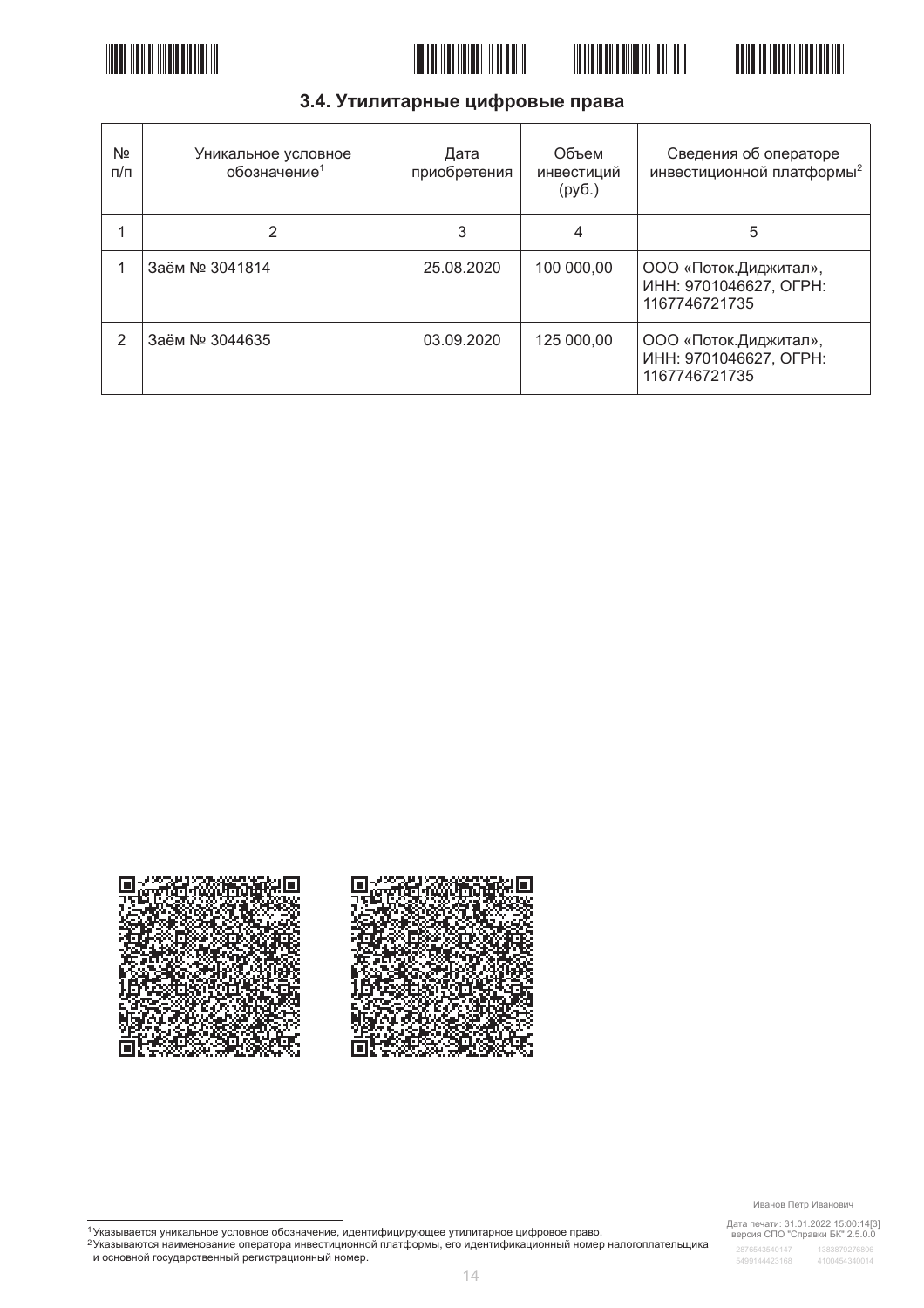





3.5. Цифровая валюта

| Nº<br>п/п | Наименование<br>цифровой валюты | Дата приобретения | Общее количество |
|-----------|---------------------------------|-------------------|------------------|
|           |                                 |                   | 4                |
|           | <b>Bitcoin</b>                  | 13.06.2020        | 0,01156018       |
| っ         | Ethereum                        | 30.03.2020        | 1,52             |



Иванов Петр Иванович

Дата печати: 31.01.2022 15:00:14[3]<br>версия СПО "Справки БК" 2.5.0.0

T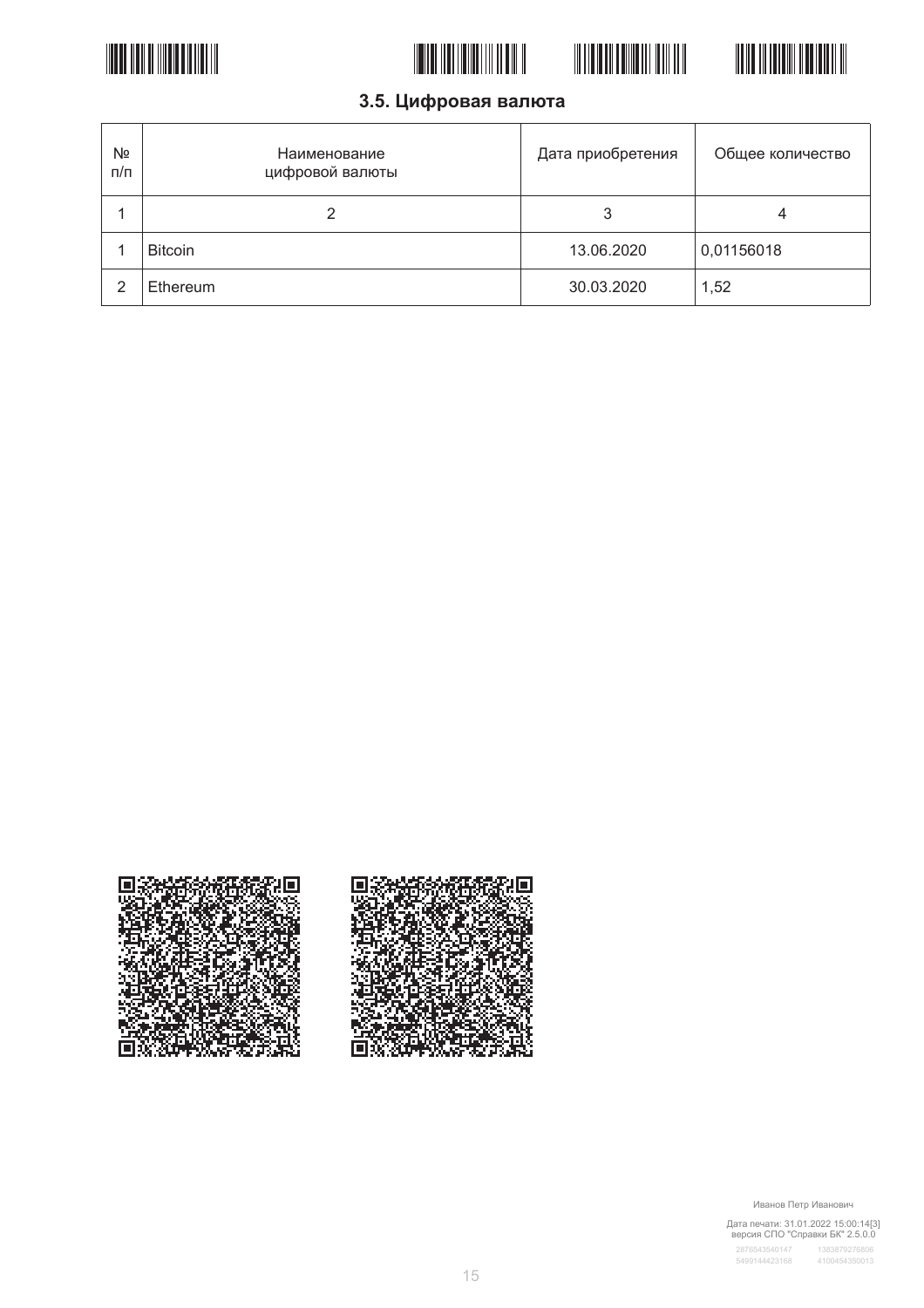







# Раздел 4. Сведения о счетах в банках и иных кредитных организациях

| N <sub>2</sub><br>$\Box/\Box$ | Наименование и адрес<br>банка или иной кредитной<br>организации                                                             | Вид и валюта<br>$c$ чета $1$                          | Дата открытия<br>счета | Остаток на<br>счете $(py6.)^2$ | Сумма<br>поступивших на<br>счет денежных<br>средств (руб.) <sup>3</sup> |
|-------------------------------|-----------------------------------------------------------------------------------------------------------------------------|-------------------------------------------------------|------------------------|--------------------------------|-------------------------------------------------------------------------|
| $\mathbf{1}$                  | $\overline{2}$                                                                                                              | 3                                                     | $\overline{4}$         | 5                              | 6                                                                       |
| 1                             | ПАО Сбербанк, 117997, г.<br>Москва, ул. Вавилова,<br>д.19                                                                   | Депозитный,<br>Рубль                                  | 26.08.1999 г.          | 21 300,00                      |                                                                         |
| $\overline{2}$                | ПАО Банк «ФК Открытие»,<br>115114, г. Москва, ул.<br>Летниковская, д.2, стр.4<br>(счет для погашения<br>ипотечного кредита) | Текущий,<br>Рубль                                     | 15.01.2021 г.          | 100 956,00                     | 28 560 000,00 /<br>выписка № 34<br>от 06.01.2022 на<br>3 листах         |
| $\overline{3}$                | Банк ВТБ (ПАО), 190000, г.<br>Санкт-Петербург, ул.<br>Большая Морская, 29<br>(социальная карта<br>москвича)                 | Текущий,<br>Рубль                                     | 15.08.2015 г.          | 0, 10                          |                                                                         |
| 4                             | Банк ВТБ (ПАО), 190000, г.<br>Санкт-Петербург, ул.<br>Большая Морская, 29<br>(зарплатная карта)                             | Текущий,<br>Рубль                                     | 11.06.2011 г.          | 215 000,00                     |                                                                         |
| 5                             | Банк ВТБ (ПАО), 190000, г.<br>Санкт-Петербург, ул.<br>Большая Морская, 29                                                   | Текущий,<br>Доллар США                                | 11.06.2011 г.          | 0,00                           |                                                                         |
| 6                             | Банк ВТБ (ПАО), 190000, г.<br>Санкт-Петербург, ул.<br>Большая Морская, 29                                                   | Обезличенн<br>ый<br>металлическ<br>ий счет,<br>Золото | 16.09.2013 г.          | 61 939,15                      |                                                                         |



Продолжение на следующей странице

Иванов Петр Иванович

Дата печати: 31.01.2022 15:00:14[3]<br>версия СПО "Справки БК" 2.5.0.0

<sup>1</sup> Указываются вид счета (депозитный, текущий, расчетный и другие) и валюта счета.

о отношения с не примерения и состоянию на отчетную дату. Для счетов в иностранной валюте остаток указывается в<br>Ростаток на счете указывается по состоянию на отчетную дату. Для счетов в иностранной валюте остаток указывае оматок на ответите дату. Для основе и постранной вании в сего и постранной вании остаток указыва.<br>В ублях по курсу Банка России на отчетную дату.<br><sup>3</sup> Указывается общая сумма денежных поступлений на счет за отчетный период

превышает общий доход лица и его супруги (супруга) за отчетный период и два предшествующих ему года. В этом просышает сощил досод лица и сто супруги (супруга) за отчетным период и два предалеет от редиктной период. Для<br>В иностранной валюте сумма указывается в рублях по курсу Банка России на отчетную дату. Выписка о движении в денежных средств по расчетному счету индивидуального предпринимателя не прилагается.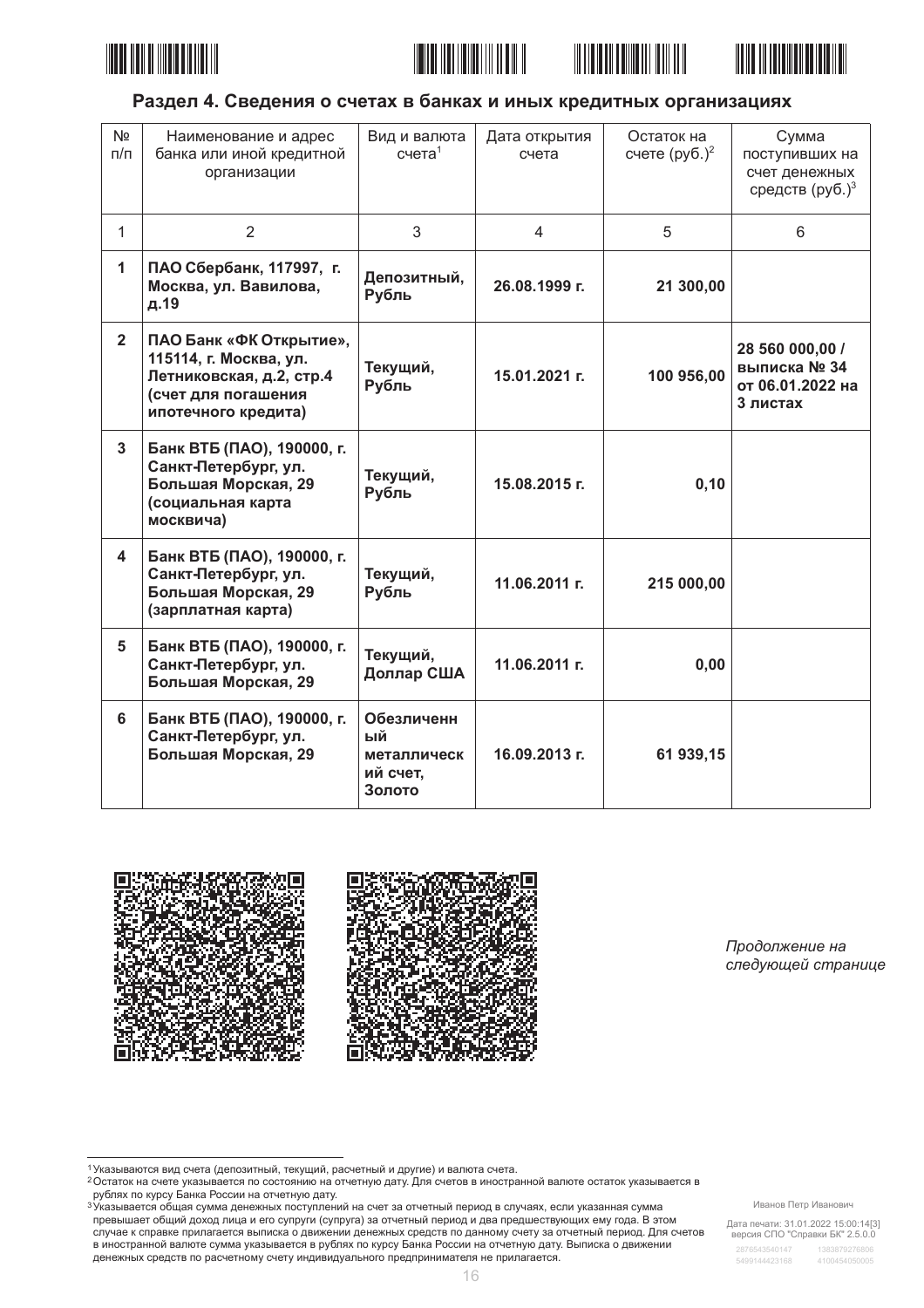







# Раздел 4. Сведения о счетах в банках и иных кредитных организациях (продолжение)

| Nº<br>$\pi/\pi$ | Наименование и адрес<br>банка или иной кредитной<br>организации                        | Вид и валюта<br>$c$ чета <sup>1</sup> | Дата открытия<br>счета | Остаток на<br>счете $(p\nu 6.)^2$ | Сумма<br>поступивших на<br>счет денежных<br>средств (руб.) <sup>3</sup> |
|-----------------|----------------------------------------------------------------------------------------|---------------------------------------|------------------------|-----------------------------------|-------------------------------------------------------------------------|
|                 |                                                                                        | 3                                     | 4                      | 5                                 | 6                                                                       |
|                 | АО «АЛЬФА-БАНК»,<br>107078, г. Москва, ул.<br>Каланчевская, д. 27<br>(кредитная карта) | Текущий,<br>Рубль                     | 23.07.2018 г.          | 0,00                              |                                                                         |



о отношения с не примерения и состоянию на отчетную дату. Для счетов в иностранной валюте остаток указывается в<br>Ростаток на счете указывается по состоянию на отчетную дату. Для счетов в иностранной валюте остаток указывае оматок на ответите дату. Для основе и постранной вании в сего и постранной вании остаток указыва.<br>В ублях по курсу Банка России на отчетную дату.<br><sup>3</sup> Указывается общая сумма денежных поступлений на счет за отчетный период

превышает общий доход лица и его супруги (супруга) за отчетный период и два предшествующих ему года. В этом просышает сощил досод лица и сто супруги (супруга) за отчетным период и два предалеет от редиктной период. Для<br>В иностранной валюте сумма указывается в рублях по курсу Банка России на отчетную дату. Выписка о движении в денежных средств по расчетному счету индивидуального предпринимателя не прилагается.

#### Иванов Петр Иванович

Дата печати: 31.01.2022 15:00:14[3]<br>версия СПО "Справки БК" 2.5.0.0

<sup>1</sup> Указываются вид счета (депозитный, текущий, расчетный и другие) и валюта счета.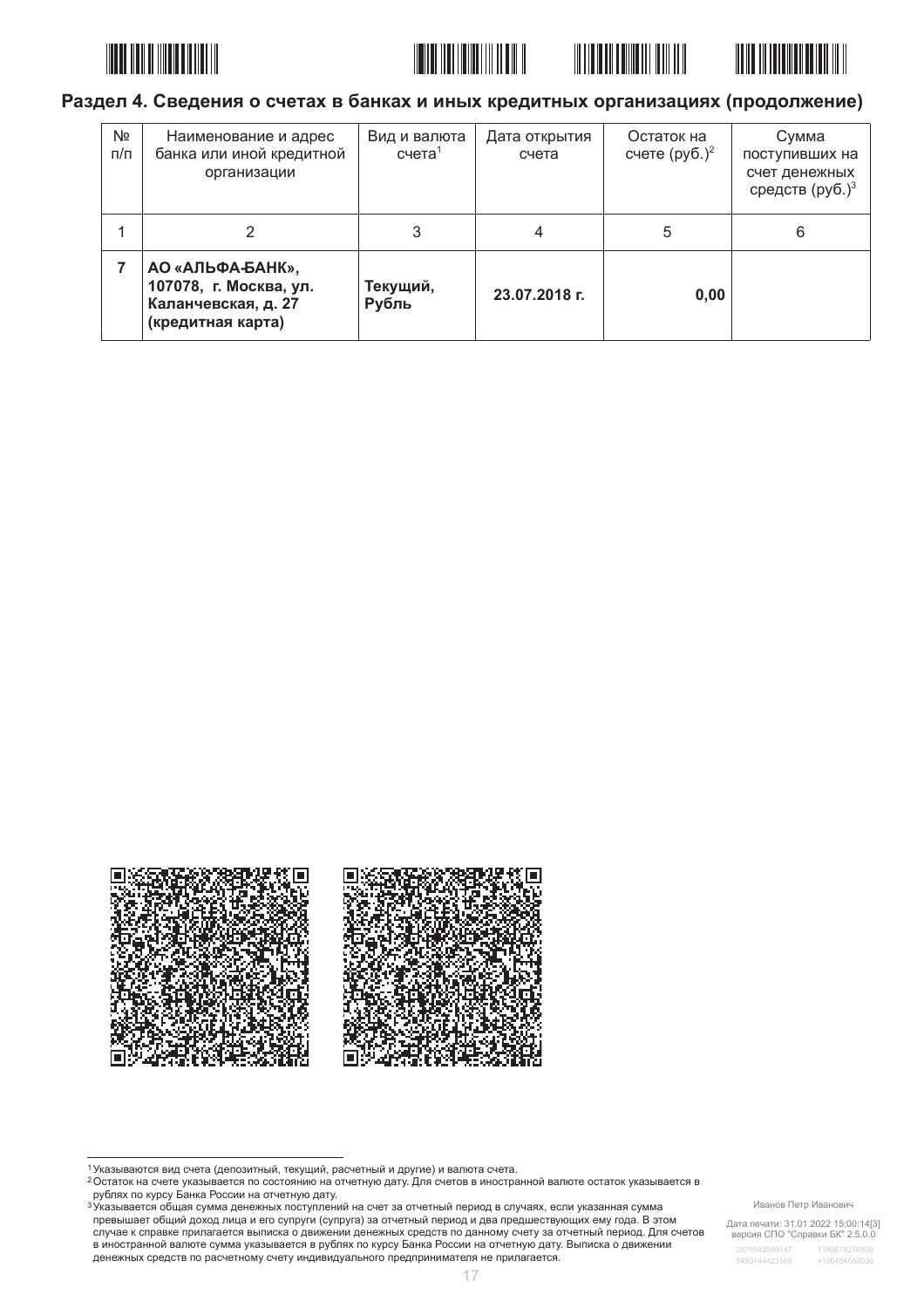





#### Раздел 5. Сведения о ценных бумагах 5.1. Акции и иное участие в коммерческих организациях и фондах

| N <sub>2</sub><br>$\Pi/\Pi$ | Наименование и<br>организационно-<br>правовая форма<br>организации <sup>1</sup> | Местонахождение<br>организации (адрес) | Уставный<br>капитал (руб.) <sup>2</sup> | Доля<br>участия <sup>3</sup>                                                                                                | Основание участия <sup>4</sup>    |
|-----------------------------|---------------------------------------------------------------------------------|----------------------------------------|-----------------------------------------|-----------------------------------------------------------------------------------------------------------------------------|-----------------------------------|
| 1                           | 2                                                                               | 3                                      | $\overline{4}$                          | 5                                                                                                                           | 6                                 |
| 1                           | ПАО Газпром                                                                     | г. Москва, ул.<br>Наметкина, д.16      | 118 367 564 500,00                      | 0,000295<br>68911169<br>$0\%$<br>70000<br>акций<br>(Простая<br>акция)<br>по 5,00<br>руб. на<br>сумму<br>350 000,0<br>0 руб. | Договор мены б/н<br>от 13.12.2017 |



<sup>1</sup> Указываются полное или сокращенное официальное наименование организации и ее организационно-правовая форма (акционерное общество, общество с ограниченной ответственностью, товарищество, производственный кооператив,<br>фонд и другие).

Дата печати: 31.01.2022 15:00:14[3]<br>версия СПО "Справки БК" 2.5.0.0

о ставный капитал указывается согласно учредительным документам организации по состоянию на отчетную дату. Для уставных капиталов, выраженных в иностранной валюте, уставный капитал указывается в рублях по курсу Банка России на отчетную дату.

<sup>&</sup>lt;sup>3</sup> Доля участия выражается в процентах от уставного капитала. Для акционерных обществ указываются также

доля у кастительных согластов пределяются и делалости.<br>номинальная стоимость и количество акций.<br><sup>4</sup> Указываются основание приобретения доли участия (учредительный договор, приватизация, покупка, мена, дарение, наследование и другие), а также реквизиты (дата, номер) соответствующего договора или акта.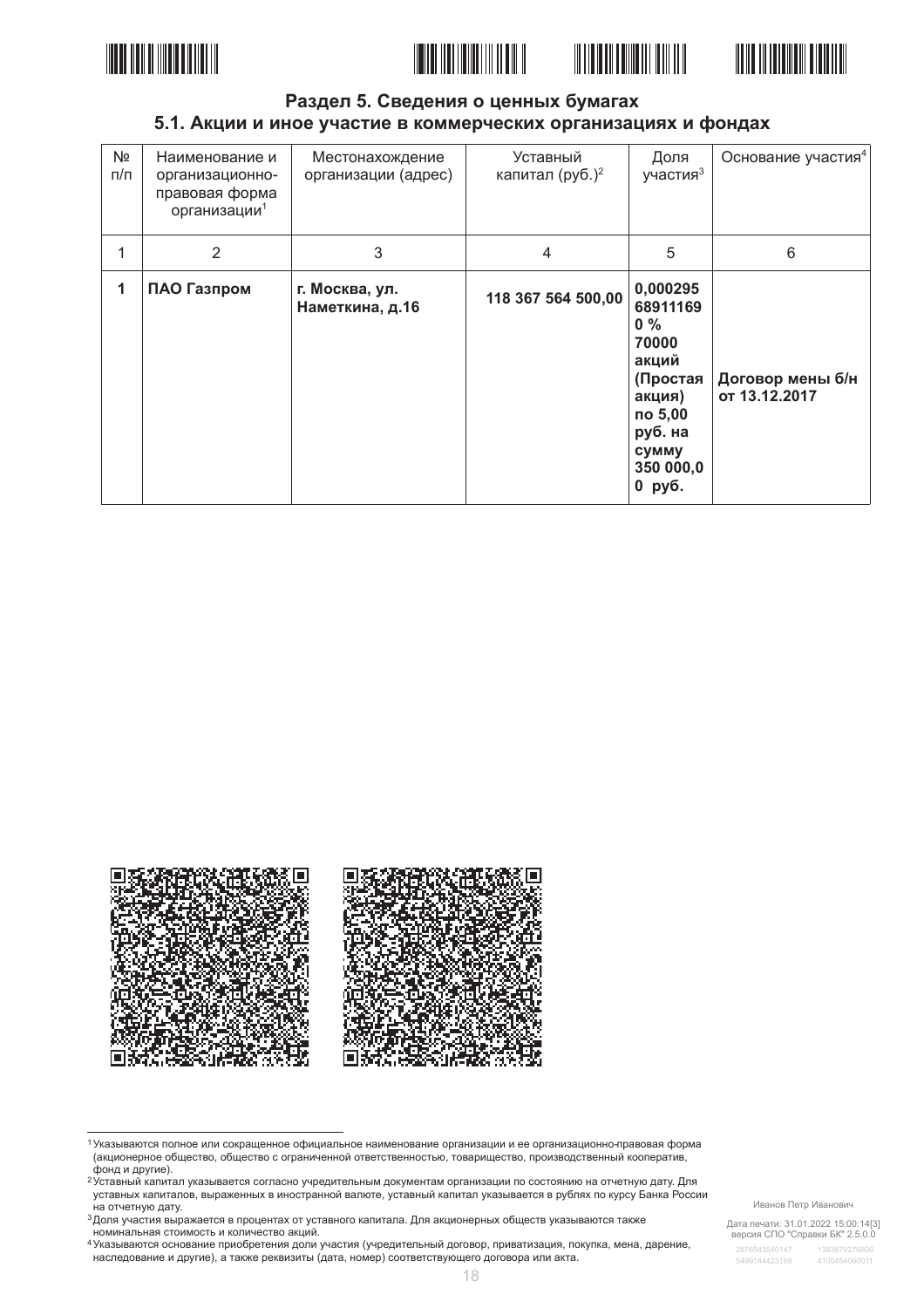







# 5.2. Иные ценные бумаги

| N <sub>2</sub><br>$\pi/\pi$ | Вид ценной<br>бумаги $1$     | Лицо, выпустившее<br>ценную бумагу                              | Номинальная<br>величина<br>обязательства (руб.) | Общее<br>количество | Общая стоимость<br>$(py6.)^2$ |
|-----------------------------|------------------------------|-----------------------------------------------------------------|-------------------------------------------------|---------------------|-------------------------------|
|                             | 2                            | 3                                                               | 4                                               | 5                   | 6                             |
|                             | Сберегательный<br>сертификат | ПАО "Сбербанк<br>России"                                        | 100 000,00                                      |                     | 200 000,00                    |
| $\mathbf{2}$                | Облигация                    | Минфин России,<br>выпуск ОФЗ-26229,<br><b>ISIN RU000A100EG3</b> | 1 000,00                                        | 900                 | 900 000,00                    |

Итого по разделу 5 "Сведения о ценных бумагах" суммарная декларированная стоимость ценных бумаг, включая доли участия в коммерческих организациях (руб.),

1450 000.00



Дата печати: 31.01.2022 15:00:14[3]<br>версия СПО "Справки БК" 2.5.0.0

<sup>&</sup>lt;sup>1</sup> Указываются все ценные бумаги по видам (облигации, векселя и другие), за исключением акций, указанных в<br>подразделе 5.1 "Акции и иное участие в коммерческих организациях и фондах".

<sup>2</sup> Указывается общая стоимость ценных бумаг данного вида исходя из стоимости их приобретения (если ее нельзя определить - исходя из рыночной стоимости или номинальной стоимости). Для обязательств, выраженных в иностранной валюте, стоимость указывается в рублях по курсу Банка России на отчетную дату.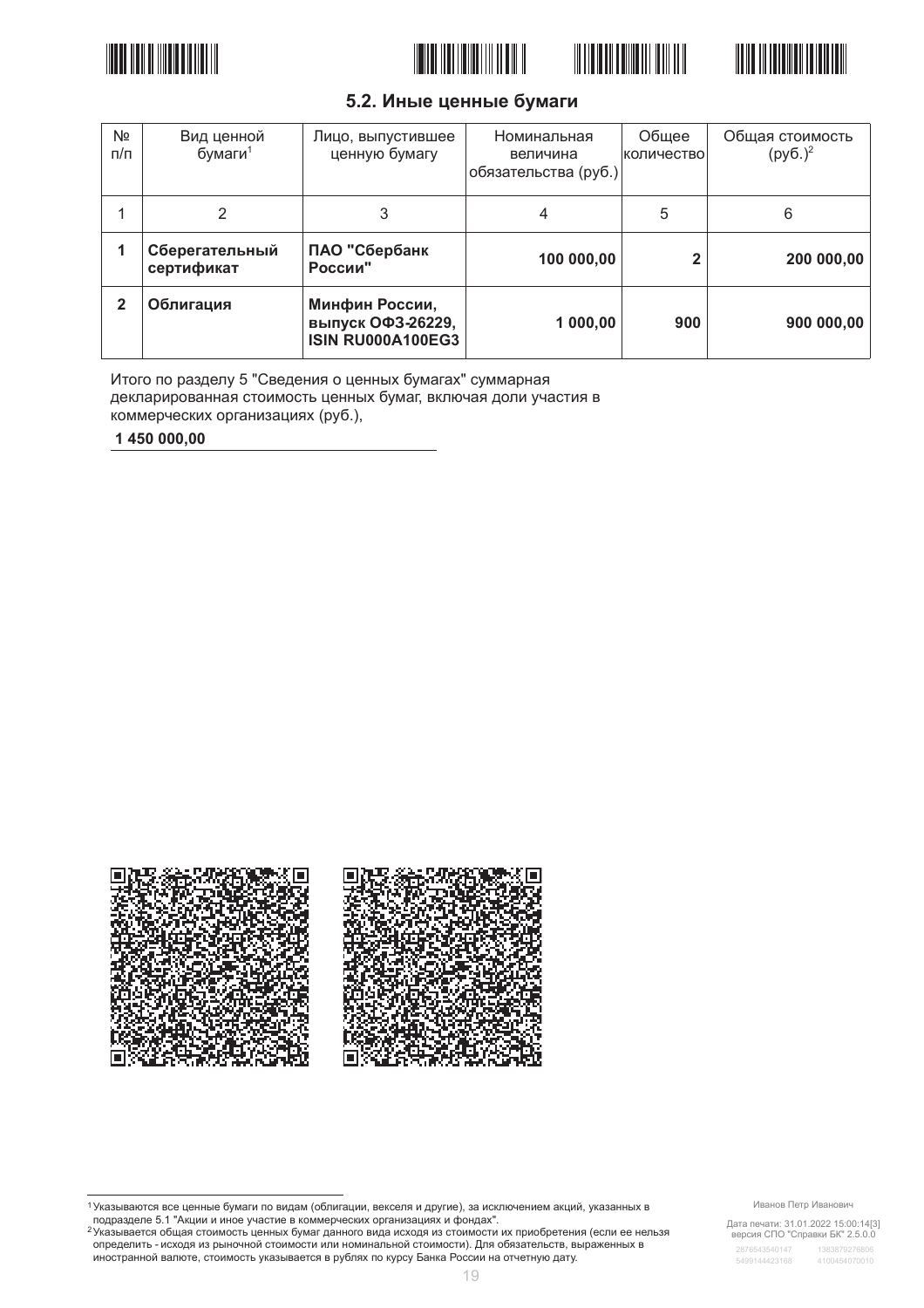





# Раздел 6. Сведения об обязательствах имущественного характера 6.1. Объекты недвижимого имущества, находящиеся в пользовании<sup>1</sup>

| Nº<br>$\pi/\pi$ | Вид<br>имущества <sup>2</sup>                                       | Вид и сроки<br>пользования <sup>3</sup>                     | Основание<br>пользования <sup>4</sup>                                                                                               | Местонахождение (адрес)                                      | Площадь<br>(KB.M) |
|-----------------|---------------------------------------------------------------------|-------------------------------------------------------------|-------------------------------------------------------------------------------------------------------------------------------------|--------------------------------------------------------------|-------------------|
| 1               | $\mathfrak{p}$                                                      | 3                                                           | 4                                                                                                                                   | 5                                                            | 6                 |
| 1               | Квартира                                                            | Безвозмездное<br>пользование с<br>2002 г. по по н/<br>время | <b>Фактическое</b><br>представление по<br>месту<br>регистрации,<br>Иванова<br>Анастасия<br>Ивановна<br>(сестра),<br>02.03.1977 г.р. | 123456, г. Москва, ул.<br>Палехская, д.6, кв.125             | 120,0             |
| $\overline{2}$  | Земельный<br>участок. Для<br>размещения<br>гаражей и<br>автостоянок | Аренда с 2007 г.<br>по 2056 г.                              | Договор аренды с<br>Департаментом<br>Правительства<br>Москвы № 1234 от<br>01.07.2007                                                | 109383, г. Москва,<br>Проектируемый 5112-й<br>проезд, вл. 14 | 20,0              |



соответствующего договора или акта.

Дата печати: 31.01.2022 15:00:14[3]<br>версия СПО "Справки БК" 2.5.0.0

<sup>1</sup> Указываются по состоянию на отчетную дату.

главывается вид недвижимого имущества (земельный участок, жилой дом, дача и другие).

<sup>3</sup> Указываются вид пользования (аренда, безвозмездное пользование и другие) и сроки пользования. и на выскости странительно странить (договор, фактическое предоставление и другие), а также реквизиты (дата, номер)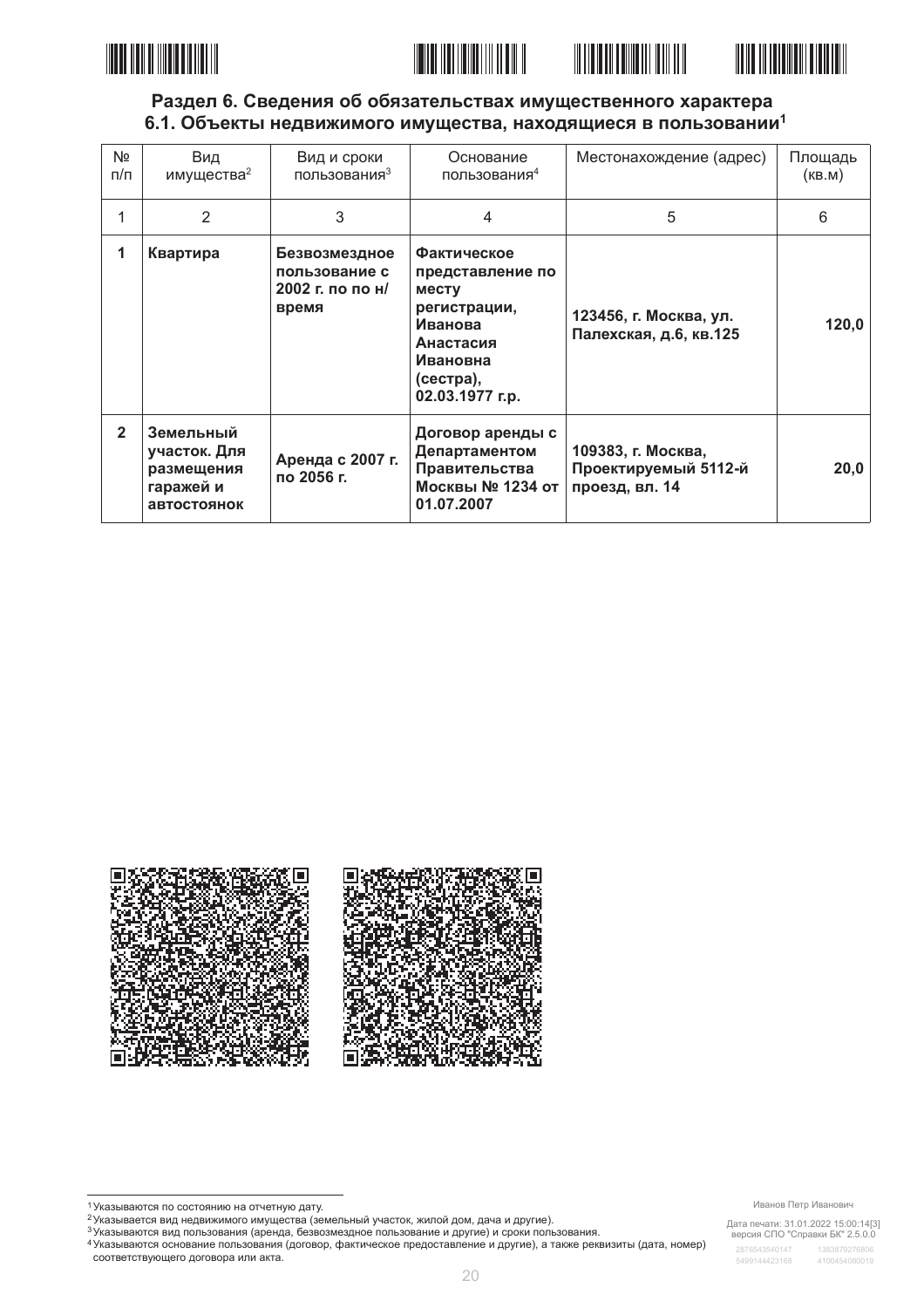







6.2. Срочные обязательства финансового характера<sup>1</sup>

| N <sub>2</sub><br>n/n | Содержание<br>обязательства <sup>2</sup>                                                                                     | Кредитор<br>(должник) <sup>3</sup>                                                                                                        | Основание<br>возникновения <sup>4</sup>                                  | Сумма обязательства/<br>размер обязательства<br>по состоянию на<br>отчетную дату (руб.) <sup>5</sup> | Условия<br>обязательства <sup>6</sup>                                                                                                                                                                                                                                                                        |
|-----------------------|------------------------------------------------------------------------------------------------------------------------------|-------------------------------------------------------------------------------------------------------------------------------------------|--------------------------------------------------------------------------|------------------------------------------------------------------------------------------------------|--------------------------------------------------------------------------------------------------------------------------------------------------------------------------------------------------------------------------------------------------------------------------------------------------------------|
| 1                     | $\overline{2}$                                                                                                               | 3                                                                                                                                         | 4                                                                        | 5                                                                                                    | 6                                                                                                                                                                                                                                                                                                            |
| 1                     | Заем                                                                                                                         | Кредитор:<br>Иванова<br>Анастасия<br>Ивановна<br>02.03.1977 г.,<br>адрес 115280, г.<br>Москва, ул.<br>Ленинская<br>Слобода, д.5,<br>кв.15 | Договор займа<br>б/н от<br>01.02.2021                                    | 1 000 000,00 /<br>1 000 000,00                                                                       | Беспроцентн<br>ый заем на 3<br>года.                                                                                                                                                                                                                                                                         |
| $\overline{2}$        | Участие в<br>долевом<br>строительстве<br>(денежные<br>средства<br>переданы<br>застройщику в<br>полном объеме в<br>2013 году) | Должник: АО<br>"Первый ДСК",<br>ИНН: 7722334455.<br>OFPH:<br>1067788991023                                                                | Договор<br>участия в<br>долевом<br>строительстве<br>№12 от<br>01.09.2013 | 3 200 000,00 /<br>3 200 000,00                                                                       | Предоставление<br>однокомнатной<br>квартиры по<br>адресу: г. Москва,<br>ул. Малахитовая, д.<br>8, квартира № 390,<br>площадь 31 кв.м,<br>срок передачи не<br>позднее 31.12.2015<br>(по договору). По<br>состоянию на<br>31.12.2021 объект<br>долевого<br>стоительтства не<br>передан, не<br>зарегистрирован. |



Продолжение на следующей странице

1 Указываются имеющиеся на отчетную дату срочные обязательства финансового характера на сумму, равную или превышающую 500 000 руб., кредитором или должником по которым является лицо, сведения об обязательствах которого представляются.

- е которого предотавляются:<br>2 Указывается существо обязательства (заем, кредит и другие).
- з насывается вторая сторона обязательства: кредитор или должник, его фамилия, имя и отчество (наименование юридического лица), адрес.
- и средительности и последние возникновения обязательства, а также реквизиты (дата, номер) соответствующего договора или<br>4 Указываются основание возникновения обязательства, а также реквизиты (дата, номер) соответствующего акта.

5 Указываются сумма основного обязательства (без суммы процентов) и размер обязательства по состоянию на отчетную дату. Для обязательств, выраженных в иностранной валюте, сумма указывается в рублях по курсу Банка России на

дату. для этого послед<br>отчетную дату.<br><sup>6</sup>Указываются годовая процентная ставка обязательства, заложенное в обеспечение обязательства имущество, выданные в обеспечение обязательства гарантии и поручительства.

Иванов Петр Иванович

Дата печати: 31.01.2022 15:00:14[3]<br>версия СПО "Справки БК" 2.5.0.0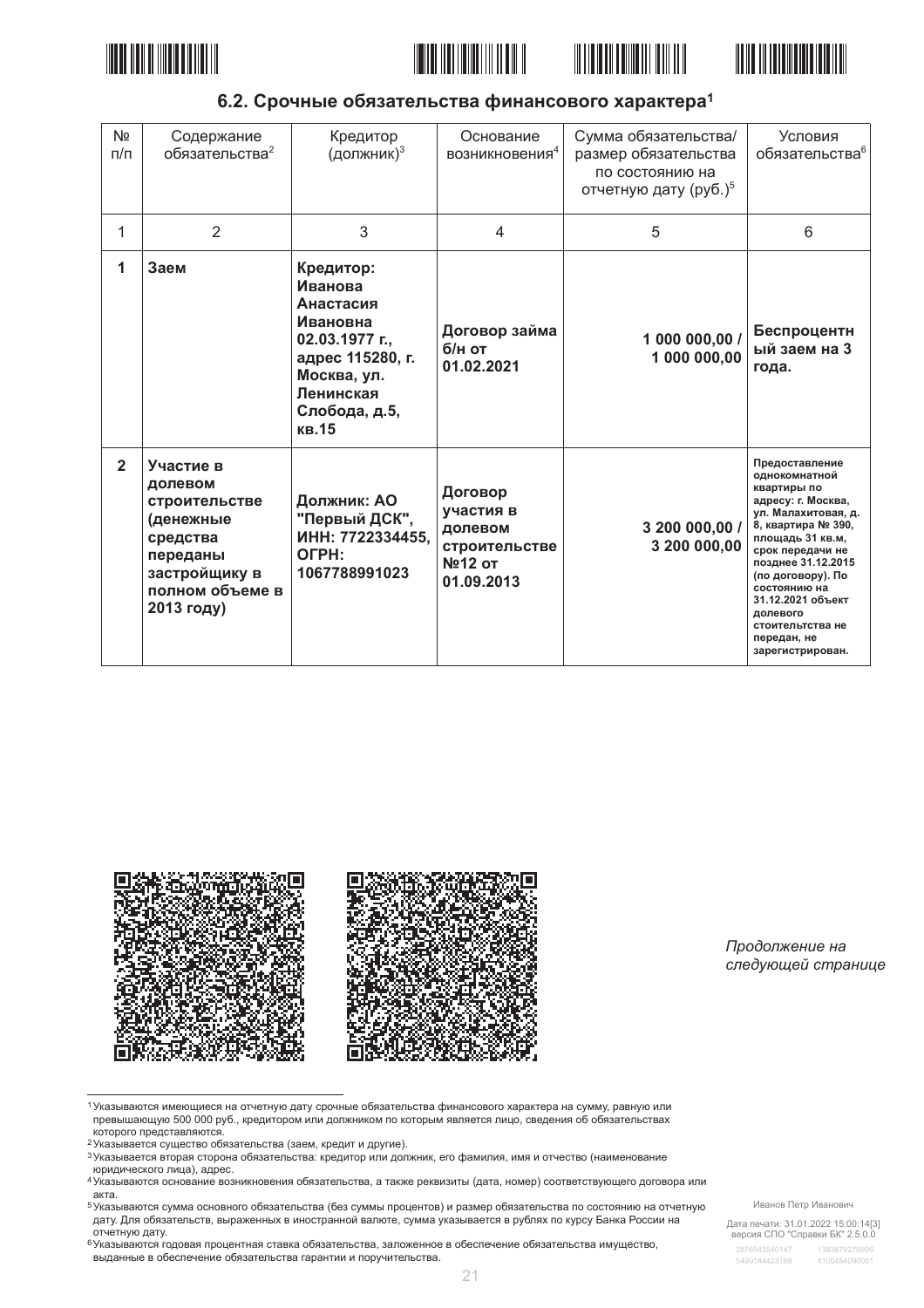







# 6.2. Срочные обязательства финансового характера (продолжение)<sup>1</sup>

| N <sub>2</sub><br>$\pi/\pi$ | Содержание<br>обязательства <sup>2</sup>                              | Кредитор<br>(должник) <sup>3</sup>                                                                   | Основание<br>возникновения <sup>4</sup>                                                   | Сумма обязательства/<br>размер обязательства<br>по состоянию на<br>отчетную дату (руб.) <sup>5</sup> | Условия<br>обязательства <sup>6</sup>                                                                                                                                                                                               |
|-----------------------------|-----------------------------------------------------------------------|------------------------------------------------------------------------------------------------------|-------------------------------------------------------------------------------------------|------------------------------------------------------------------------------------------------------|-------------------------------------------------------------------------------------------------------------------------------------------------------------------------------------------------------------------------------------|
| 1                           | $\overline{2}$                                                        | 3                                                                                                    | $\overline{4}$                                                                            | 5                                                                                                    | 6                                                                                                                                                                                                                                   |
| 3                           | Ипотечный<br>кредит<br>(созаемщик<br>Иванова<br>Маргарита<br>Юрьевна) | Кредитор: ПАО<br>"Банк "ФК<br>Открытие", ИНН:<br>7706092528,<br>OFPH:<br>1027739019208               | Кредитный<br>договор<br>(ипотека) №<br>125-КД от<br>15.01.2021                            | 3 500 000,00 /<br>3 100 570,00                                                                       | 8%, предмет<br>ипотеки -<br>квартиры по<br>адресу:<br>109147, г.<br>Москва, ул.<br>Марксистская<br>, д.13, кв.108<br>(78 кв.м)                                                                                                      |
| 4                           | Страхование<br>ЖИЗНИ                                                  | Должник: ООО<br>"СК Сбербанк<br>Страхование<br>жизни", ИНН:<br>7706810747,<br>OFPH:<br>1147746683479 | Страховой<br>полис<br>(договор<br>страхования<br>жизни)<br>Nº00000022205<br>от 04.05.2016 | 2 000 000,00 /<br>0,00                                                                               | Страхователь<br>ежегодно<br>уплачивает<br>страховые<br>ВЗНОСЫ,<br>страховщик<br>при<br>наступлении<br>страхового<br>случая -<br>выплату<br>согласно<br><b>УСЛОВИЯМ</b><br>договора<br>страхования<br>жизни. Срок -<br>до 2035 года. |



Продолжение на следующей странице

1 Указываются имеющиеся на отчетную дату срочные обязательства финансового характера на сумму, равную или превышающую 500 000 руб., кредитором или должником по которым является лицо, сведения об обязательствах которого представляются.

- 2 Указывается существо обязательства (заем, кредит и другие).
- 3 Указывается вторая сторона обязательства: кредитор или должник, его фамилия, имя и отчество (наименование юридического лица), адрес.
- и средительности и последние возникновения обязательства, а также реквизиты (дата, номер) соответствующего договора или<br>4 Указываются основание возникновения обязательства, а также реквизиты (дата, номер) соответствующего акта.

5 Указываются сумма основного обязательства (без суммы процентов) и размер обязательства по состоянию на отчетную дату. Для обязательств, выраженных в иностранной валюте, сумма указывается в рублях по курсу Банка России на

доту, для эследителя<br>отчетную дату.<br>6 указываются годовая процентная ставка обязательства, заложенное в обеспечение обязательства имущество, выданные в обеспечение обязательства гарантии и поручительства.

Иванов Петр Иванович

Дата печати: 31.01.2022 15:00:14[3]<br>версия СПО "Справки БК" 2.5.0.0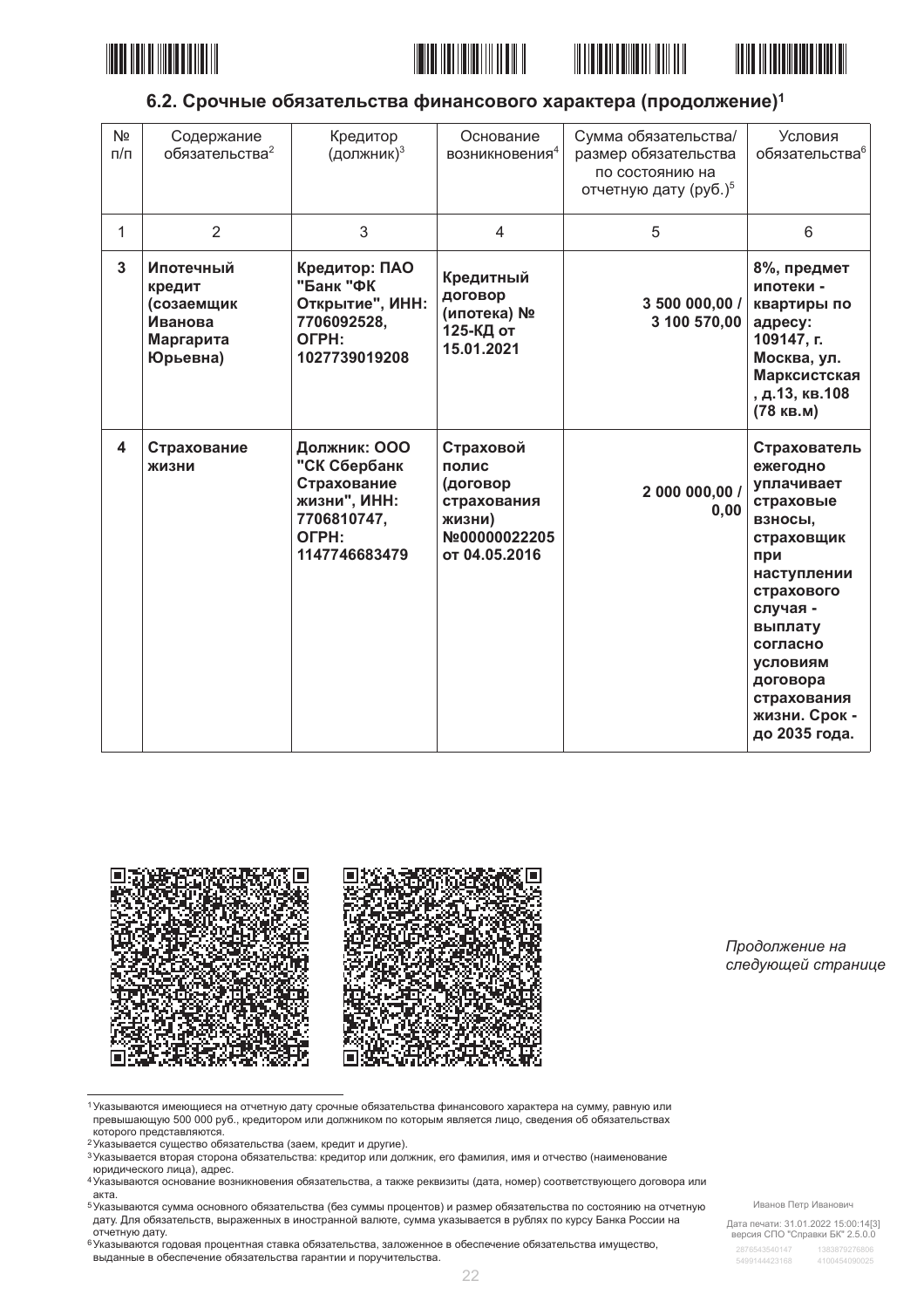







### 6.2. Срочные обязательства финансового характера (продолжение)<sup>1</sup>

| Nº<br>$\pi/\pi$ | Содержание<br>обязательства <sup>2</sup> | Кредитор<br>(должник) <sup>3</sup>                                                     | Основание<br>возникновения <sup>4</sup>                  | Сумма обязательства/<br>размер обязательства<br>по состоянию на<br>отчетную дату (руб.) <sup>5</sup> | Условия<br>обязательства <sup>6</sup> |
|-----------------|------------------------------------------|----------------------------------------------------------------------------------------|----------------------------------------------------------|------------------------------------------------------------------------------------------------------|---------------------------------------|
|                 | 2                                        | 3                                                                                      |                                                          | 5                                                                                                    | 6                                     |
| 5               | Кредит<br>(кредитная карта)              | Кредитор:<br>АО «АЛЬФА-<br><b>GAHK», ИНН:</b><br>7728168971,<br>OFPH:<br>1027700067328 | Кредитный<br>договор №<br><b>КК-134 от</b><br>23.07.2018 | 600 000,00<br>600 000,00                                                                             | 22%                                   |



1 Указываются имеющиеся на отчетную дату срочные обязательства финансового характера на сумму, равную или превышающую 500 000 руб., кредитором или должником по которым является лицо, сведения об обязательствах которого представляются.

е которого предотавляются:<br>2 Указывается существо обязательства (заем, кредит и другие).

з насывается вторая сторона обязательства: кредитор или должник, его фамилия, имя и отчество (наименование юридического лица), адрес.

и средительности и последние возникновения обязательства, а также реквизиты (дата, номер) соответствующего договора или<br>4 Указываются основание возникновения обязательства, а также реквизиты (дата, номер) соответствующего акта.

5 Указываются сумма основного обязательства (без суммы процентов) и размер обязательства по состоянию на отчетную дату. Для обязательств, выраженных в иностранной валюте, сумма указывается в рублях по курсу Банка России на

дату. для этого послед<br>отчетную дату.<br><sup>6</sup>Указываются годовая процентная ставка обязательства, заложенное в обеспечение обязательства имущество, выданные в обеспечение обязательства гарантии и поручительства.

Иванов Петр Иванович

Дата печати: 31.01.2022 15:00:14[3]<br>версия СПО "Справки БК" 2.5.0.0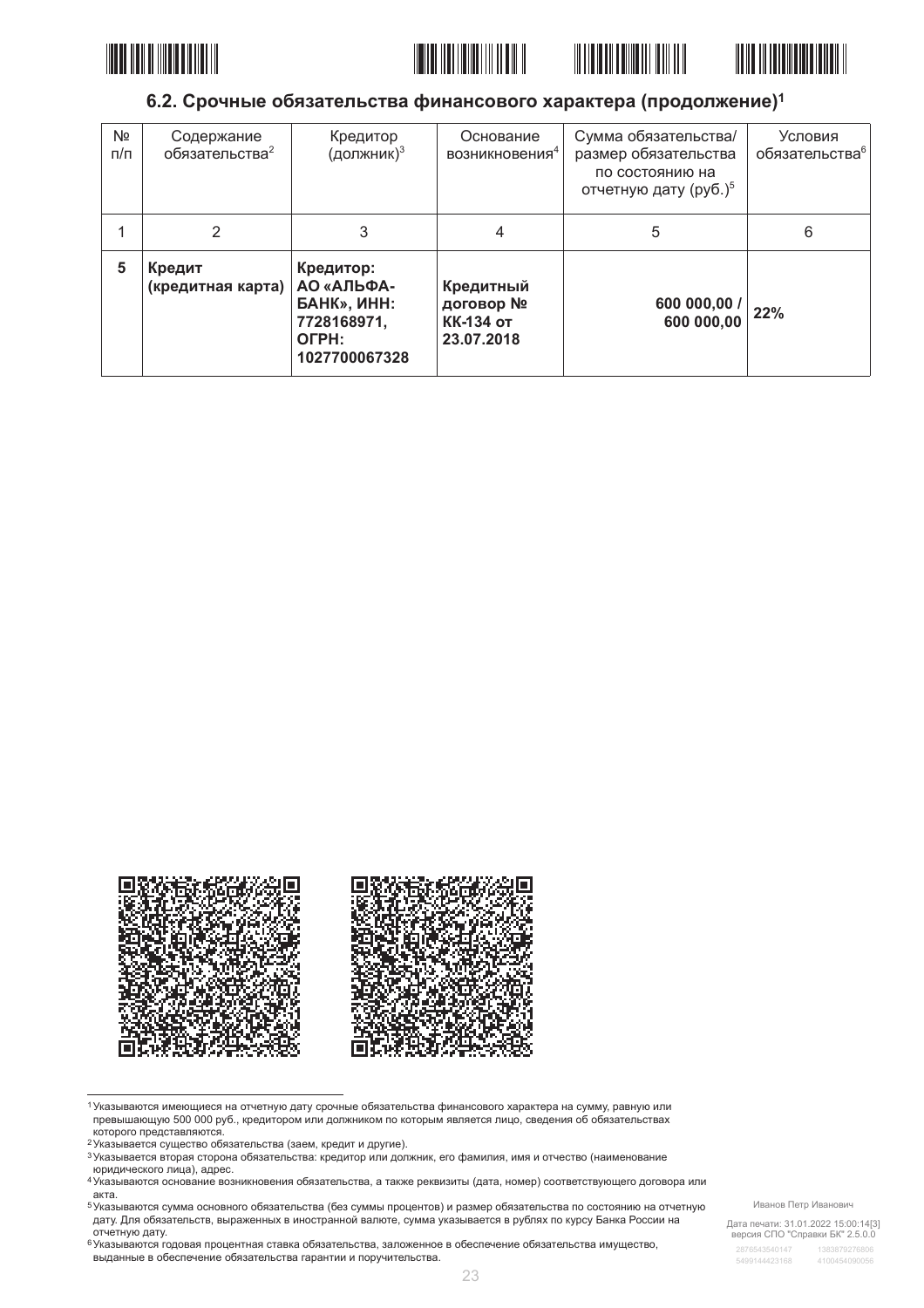



Раздел 7. Сведения о недвижимом имуществе, транспортных средствах, ценных бумагах, цифровых финансовых активах, цифровых правах, включающих одновременно цифровые финансовые активы и иные цифровые права, об утилитарных цифровых правах и цифровой валюте, отчужденных в течение отчетного периода в результате безвозмездной сделки

| Nº<br>$\Pi/\Pi$ | Вид имущества                                                                                                                | Приобретатель<br>имущества (права)<br>по сделке <sup>1</sup>                                                                                                                                                   | Основание<br>отчуждения<br>имущества (права) <sup>2</sup> |
|-----------------|------------------------------------------------------------------------------------------------------------------------------|----------------------------------------------------------------------------------------------------------------------------------------------------------------------------------------------------------------|-----------------------------------------------------------|
| 1               | $\overline{2}$                                                                                                               | 3                                                                                                                                                                                                              | 4                                                         |
| 1               | Земельные участки:                                                                                                           |                                                                                                                                                                                                                |                                                           |
| $\mathbf{2}$    | Иное недвижимое имущество:                                                                                                   |                                                                                                                                                                                                                |                                                           |
|                 | 1) нежилое (офисное)<br>помещение (г. Москва, ул.<br>Матвеевская, д.5, стр.7) (г.<br>Москва, ул. Матвеевская, д.5,<br>стр.7) | Иванова Анастасия Ивановна<br>(сестра) 02.03.1977 г., паспорт<br>4507 123456 выдан 25.09.2000<br>г. г. Москва ОВД "Ростокино",<br>адрес регистрации 115280, г.<br>Москва, ул. Ленинская<br>Слобода, д.5, кв.15 | Договор дарения б/н от<br>17.10.2021 г.                   |
| 3               | Транспортные средства:                                                                                                       |                                                                                                                                                                                                                |                                                           |
| 4               | Ценные бумаги:                                                                                                               |                                                                                                                                                                                                                |                                                           |
| 5               | Цифровые финансовые<br>активы:                                                                                               |                                                                                                                                                                                                                |                                                           |
| 6               | Цифровые права, включающие<br>одновременно цифровые<br>финансовые активы и иные<br>цифровые права:                           |                                                                                                                                                                                                                |                                                           |
| $\overline{7}$  | Утилитарные цифровые права:                                                                                                  |                                                                                                                                                                                                                |                                                           |



Продолжение на следующей странице

1 Указываются фамилия, имя, отчество (при наличии), дата рождения, серия и номер паспорта или свидетельства о рождении (для несовершеннолетнего ребенка, не имеющего паспорта), дата выдачи и орган, выдавший документ, адрес регистрации физического лица или наименование, идентификационный номер налогоплательщика и основной государственный регистрационный номер юридического лица, которым передано имущество по безвозмездной сделке. <sup>2</sup> Указываются основания прекращения права собственности или цифрового права (наименование и реквизиты (дата, номер) соответствующего договора или акта). Для цифровых финансовых активов, цифровых прав и цифровой валюты также указывается дата их отчуждения.

Иванов Петр Иванович

Дата печати: 31.01.2022 15:00:14[3]<br>версия СПО "Справки БК" 2.5.0.0